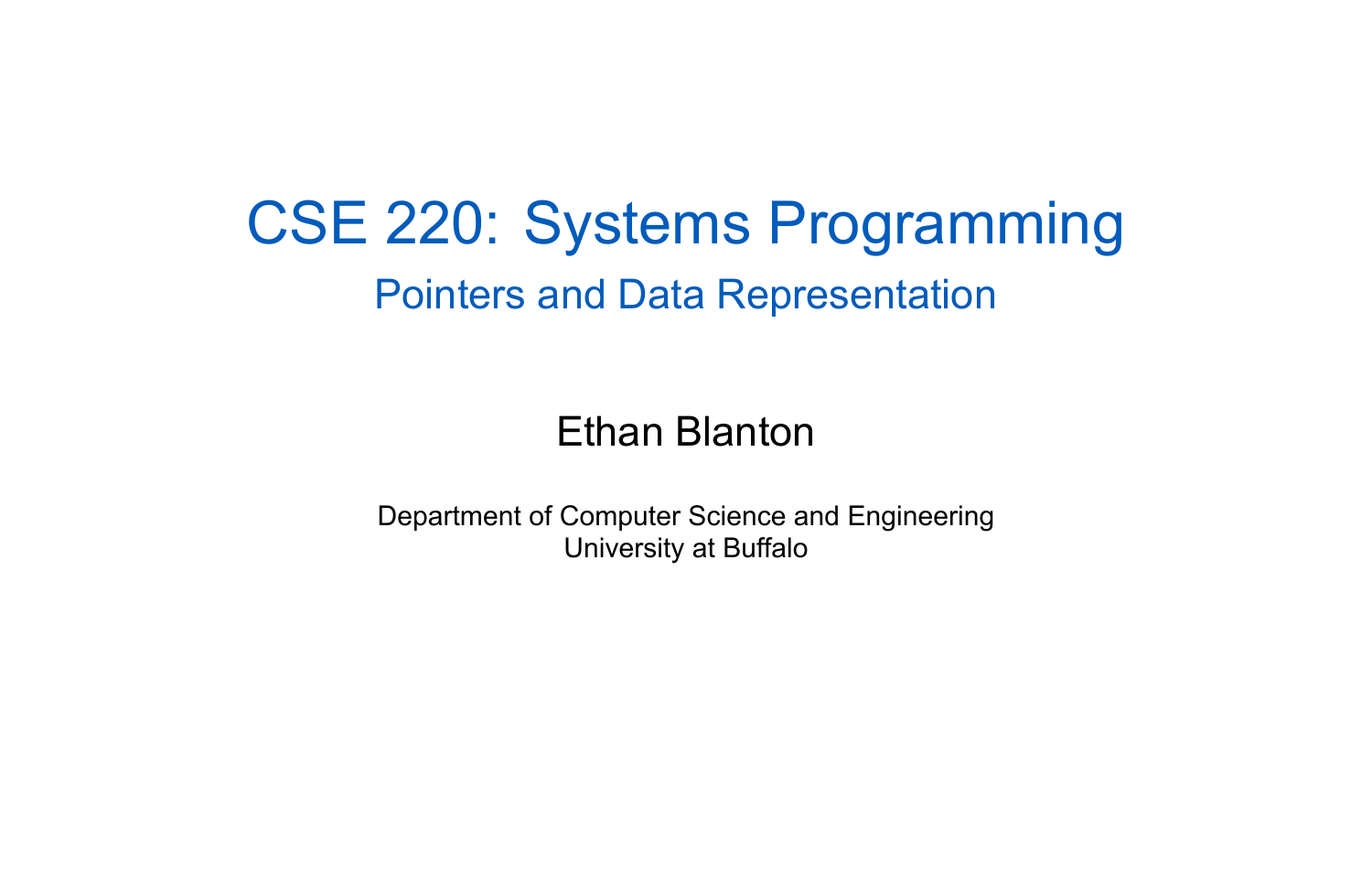## More on void Pointers

Void pointers are powerful for raw memory manipulation.

**Introduction** Dumping Memory **Other Representations** Floating Point Summary References

You can use them to put arbitrary values into memory.

You will use this in PA3 and PA4!

We will look at using void  $*$  to:

- **Pass a pointer of an arbitrary type**
- Read and write arbitrary types in memory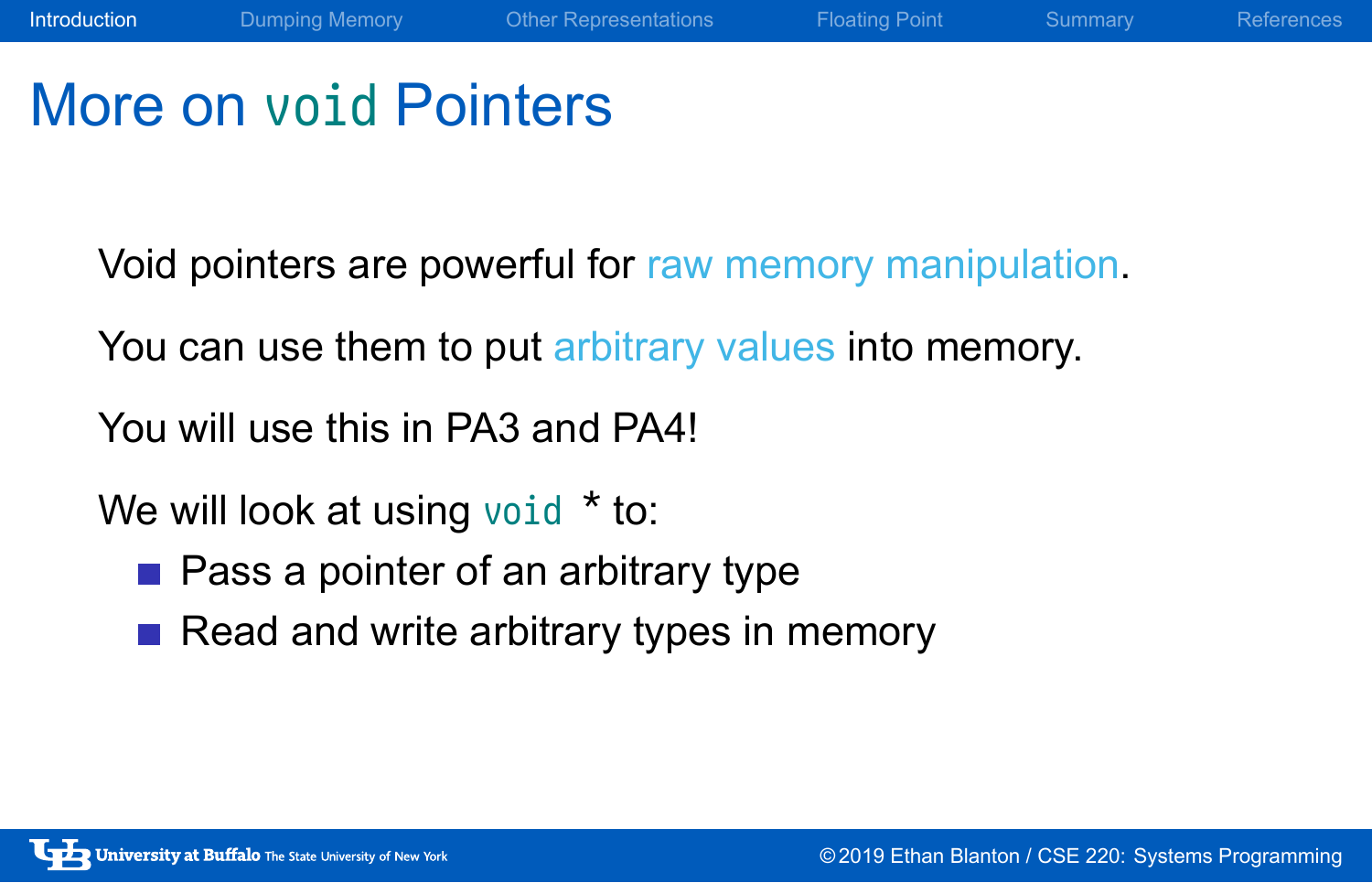## Floating Point

Along the way, we will detour into floating point representation.

Introduction Dumping Memory Other Representations Floating Point Summary References

Floating point is the counterpoint to integer representation.

It is used to:

- **represent rational numbers**
- **approximate real numbers**

Binary floating point formats have some surprising properties.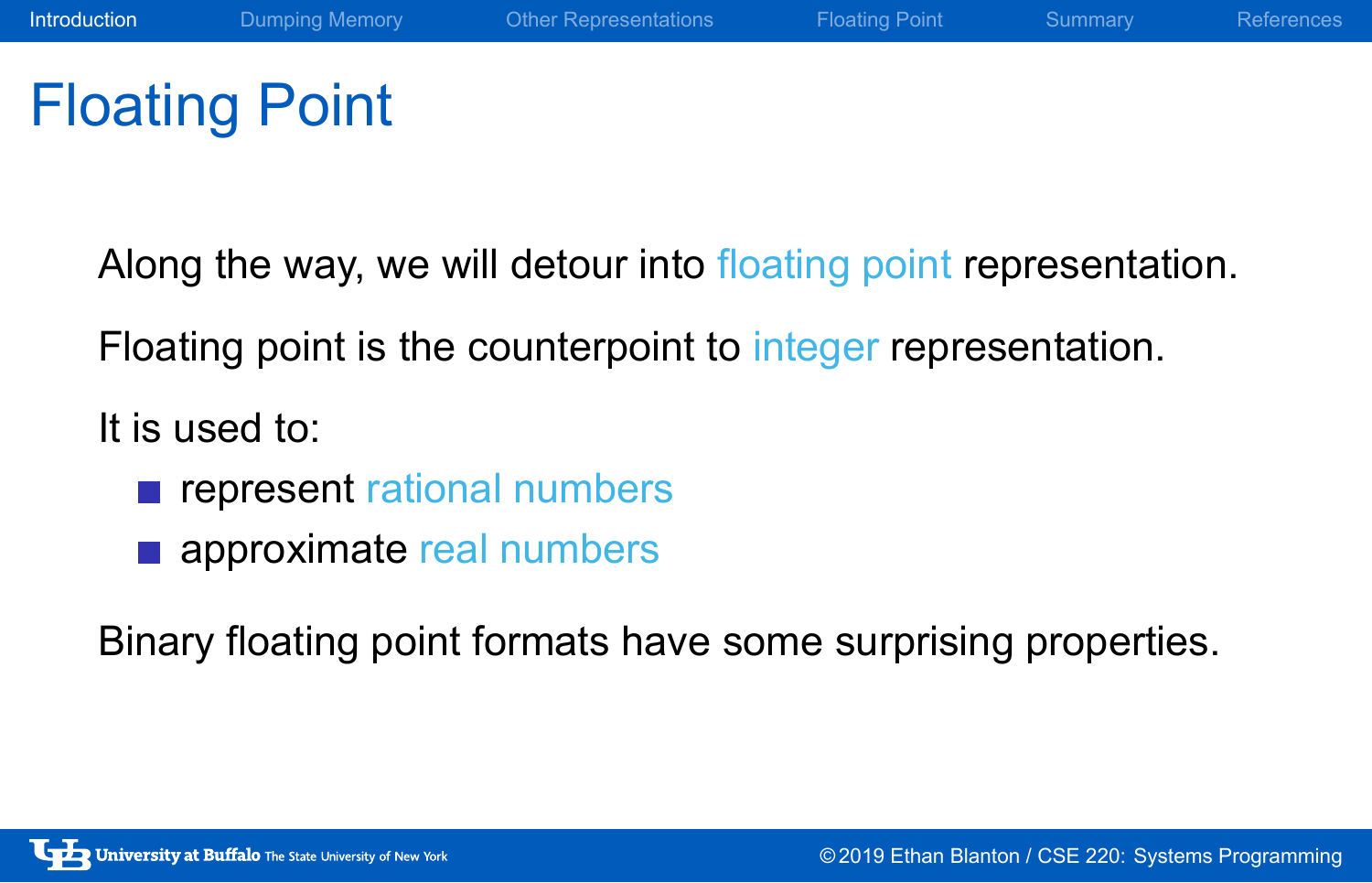#### Dumping Memory

```
#include <stdio.h>
```

```
void dump_mem(const void *mem, size_t len) {
   const char *buffer = mem; // Cast to char *
   size_t i ;
   for (i = 0; i < len; i++) {
       if (i > 0 88 i 7 8 == 0) { printf ("n"); }
       print("X02x", buffer[i] & 0xff);}
   if (i > 1 88 i 7 8 != 1) { puts("")}; }}
```
**Dumping Memory** Other Representations Floating Point Summary Reference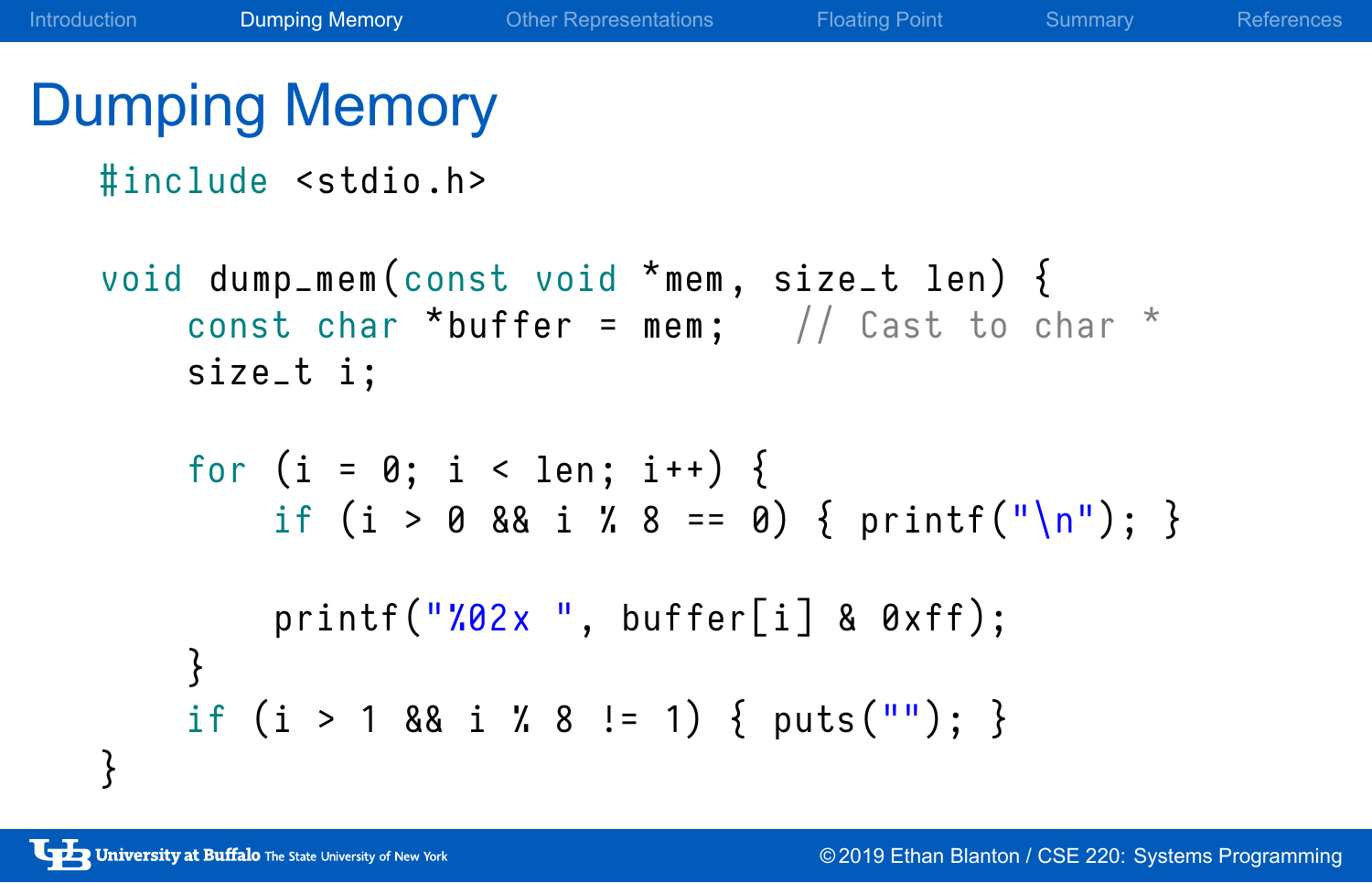What is this for? const char \*buffer = mem;

Introduction **Dumping Memory** Other Representations Floating Point Summary References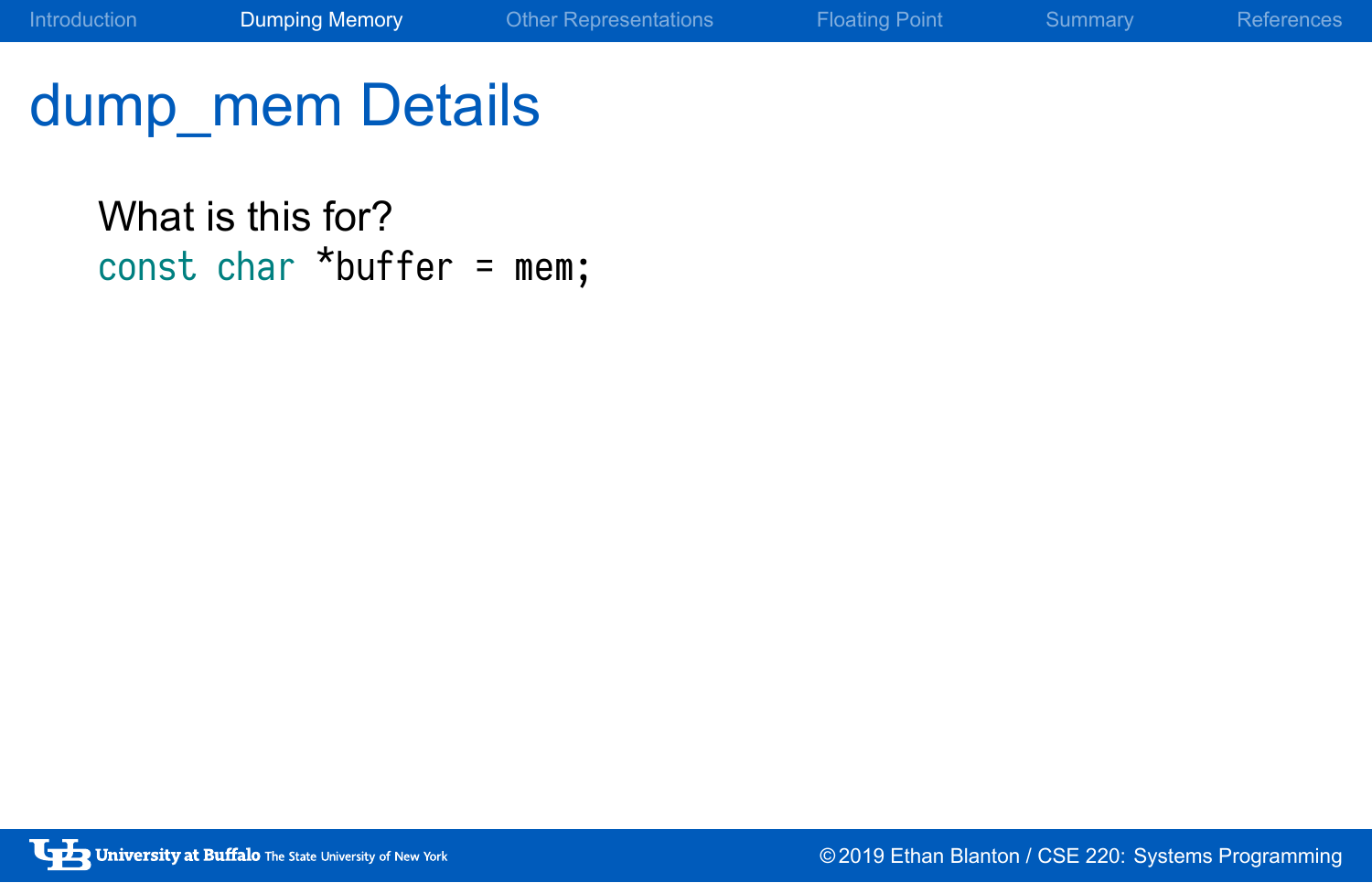What is this for? const char \*buffer = mem; It tells the compiler "we're going to use mem as an array of bytes".

Introduction **Dumping Memory** Other Representations Floating Point Summary References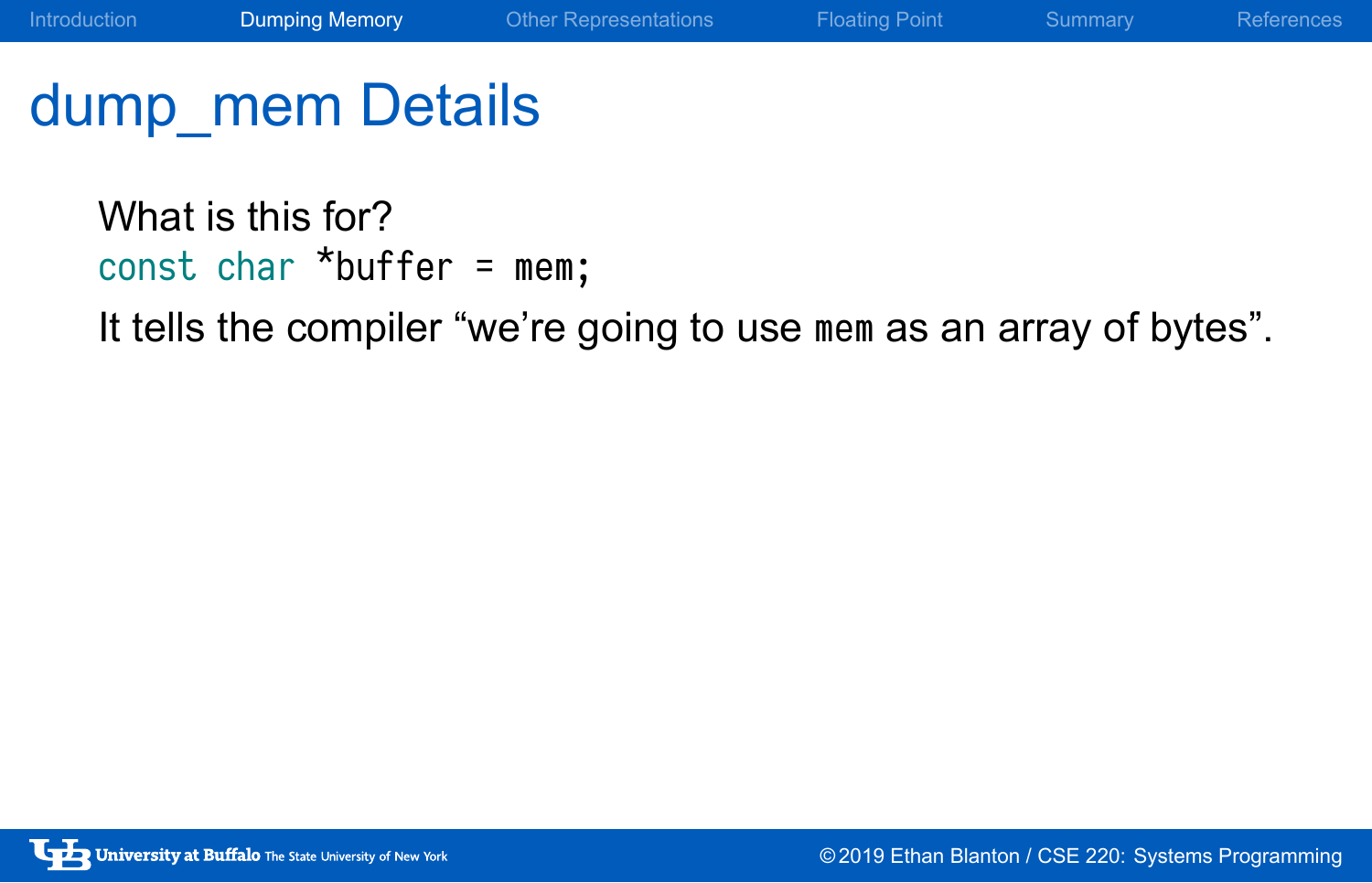What is this for? const char \*buffer = mem; It tells the compiler "we're going to use mem as an array of bytes".

Introduction **Dumping Memory** Other Representations Floating Point Summary Reference

What about this: if (i > 0 && i % 8 == 0){ printf("\n"); }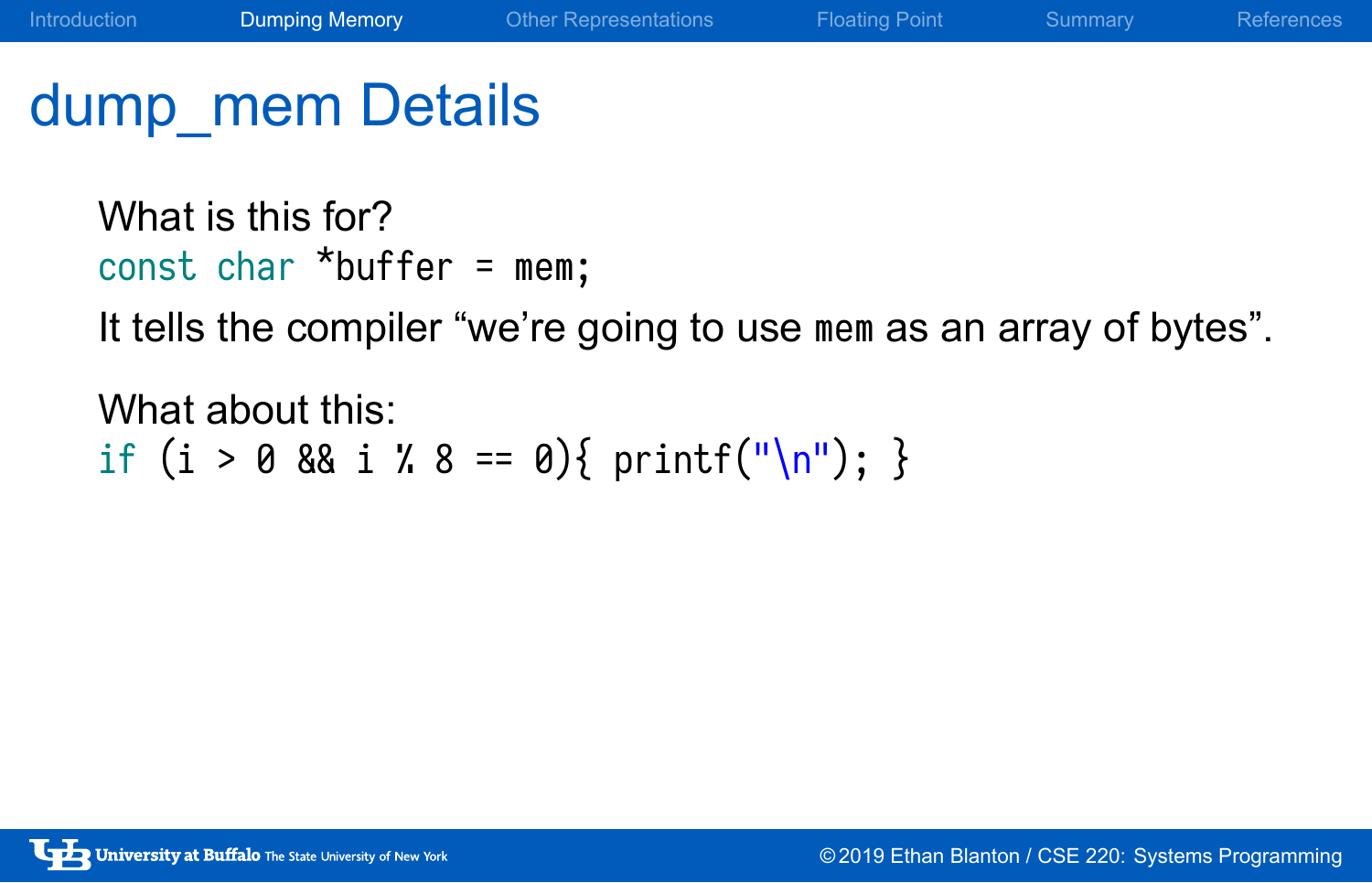What is this for? const char \*buffer = mem; It tells the compiler "we're going to use mem as an array of bytes".

Introduction **Dumping Memory** Other Representations Floating Point Summary Reference

What about this: if (i > 0 && i % 8 == 0){ printf("\n"); } It prints a newline after every 8th byte excepting the first.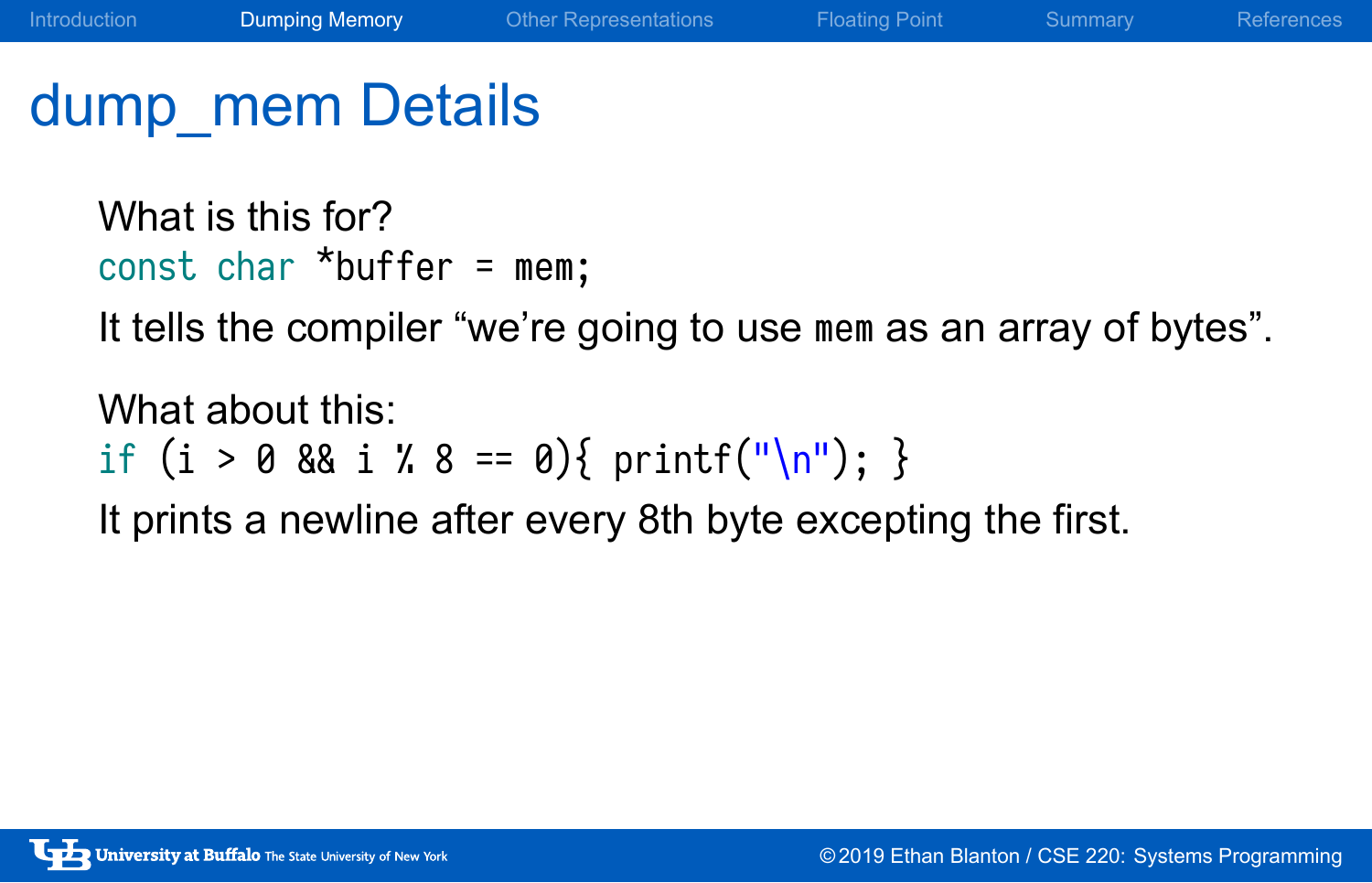What is this for? const char \*buffer = mem; It tells the compiler "we're going to use mem as an array of bytes".

What about this: if  $(i > 0 88 i 7 8 == 0)$  printf("\n"); }

Introduction **Dumping Memory** Other Representations Floating Point Summary Reference

It prints a newline after every 8th byte excepting the first.

Finally: buffer[i] & 0xff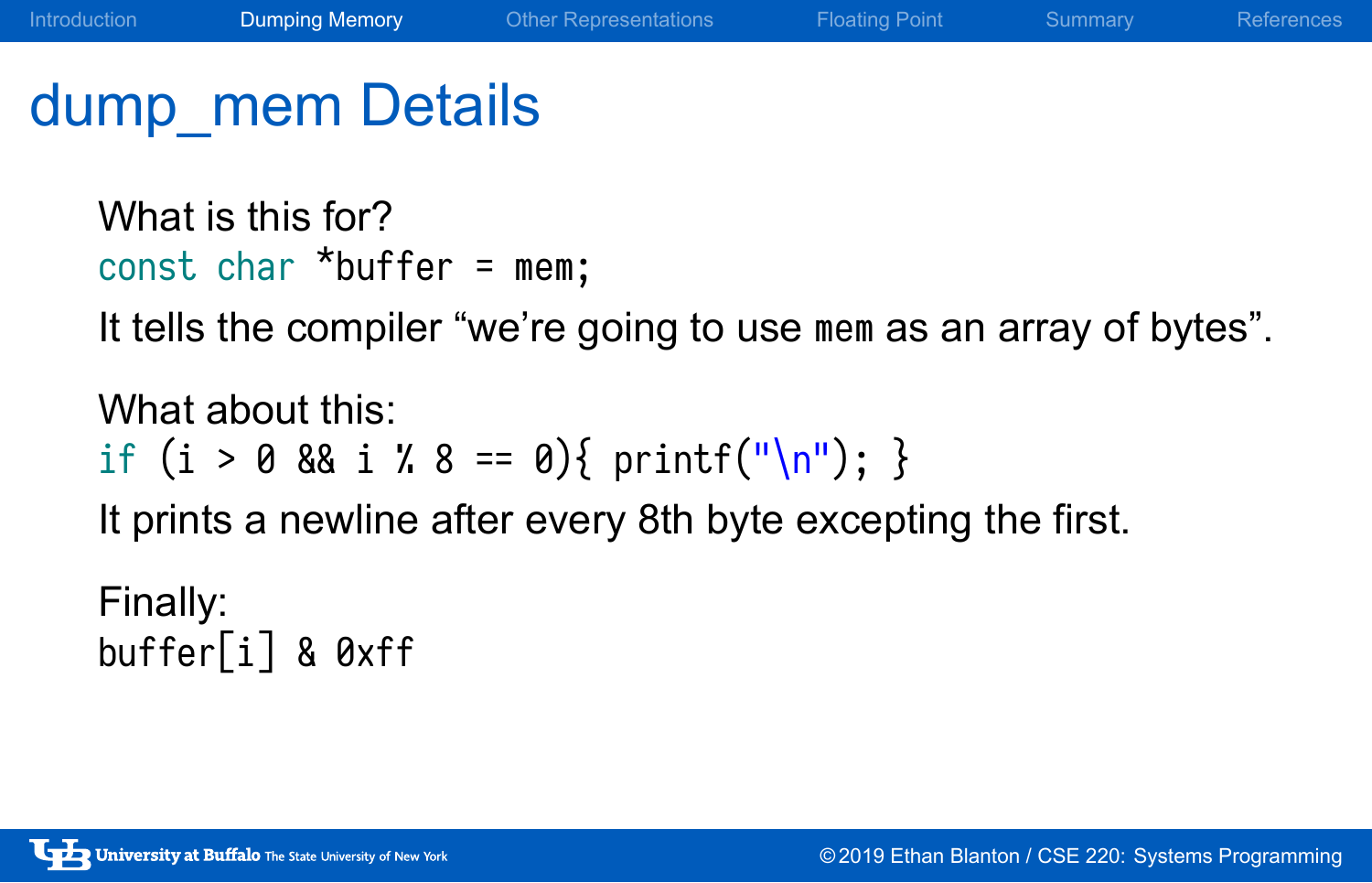What is this for? const char \*buffer = mem; It tells the compiler "we're going to use mem as an array of bytes".

Introduction **Dumping Memory** Other Representations Floating Point Summary References

What about this: if  $(i > 0 88 i 7 8 == 0)$  printf("\n"); }

It prints a newline after every 8th byte excepting the first.

Finally: buffer[i] & 0xff This is necessary to avoid sign extension.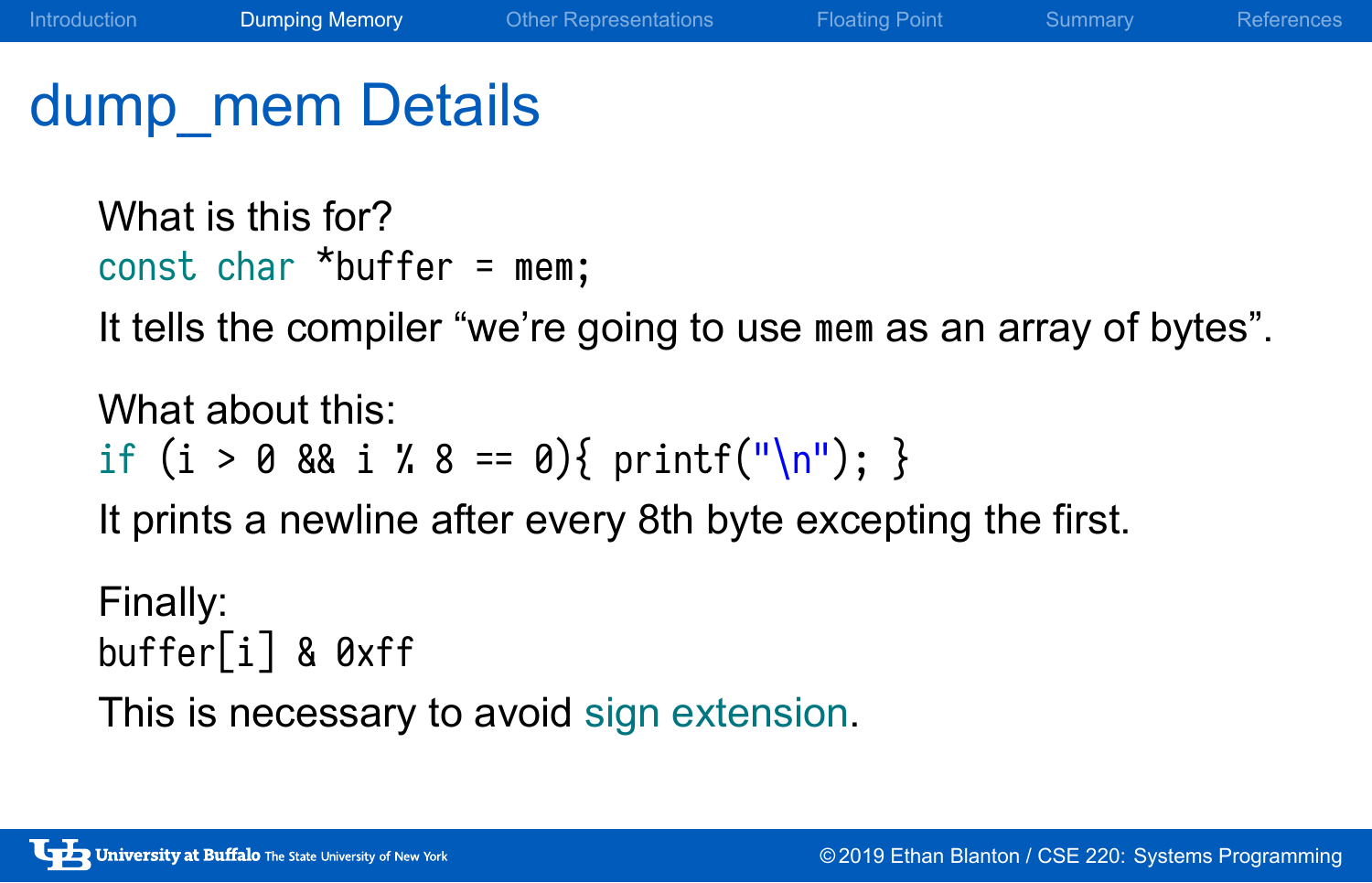#### Inconvenient Representation

Pointers to void  $*$  can be used to store and interpret representations that are inconveniently represented in C.

Introduction **Dumping Memory Other Representations** Floating Point Summary References

Consider the following structure:

```
struct Inconvenient {
    int fourbytes ;
    long eightbytes ;
} inconvenient ;
```
This structure contains 12 bytes of data, but occupies 16 bytes. (Because of padding…)

To communicate this structure we wish to send only 12 bytes.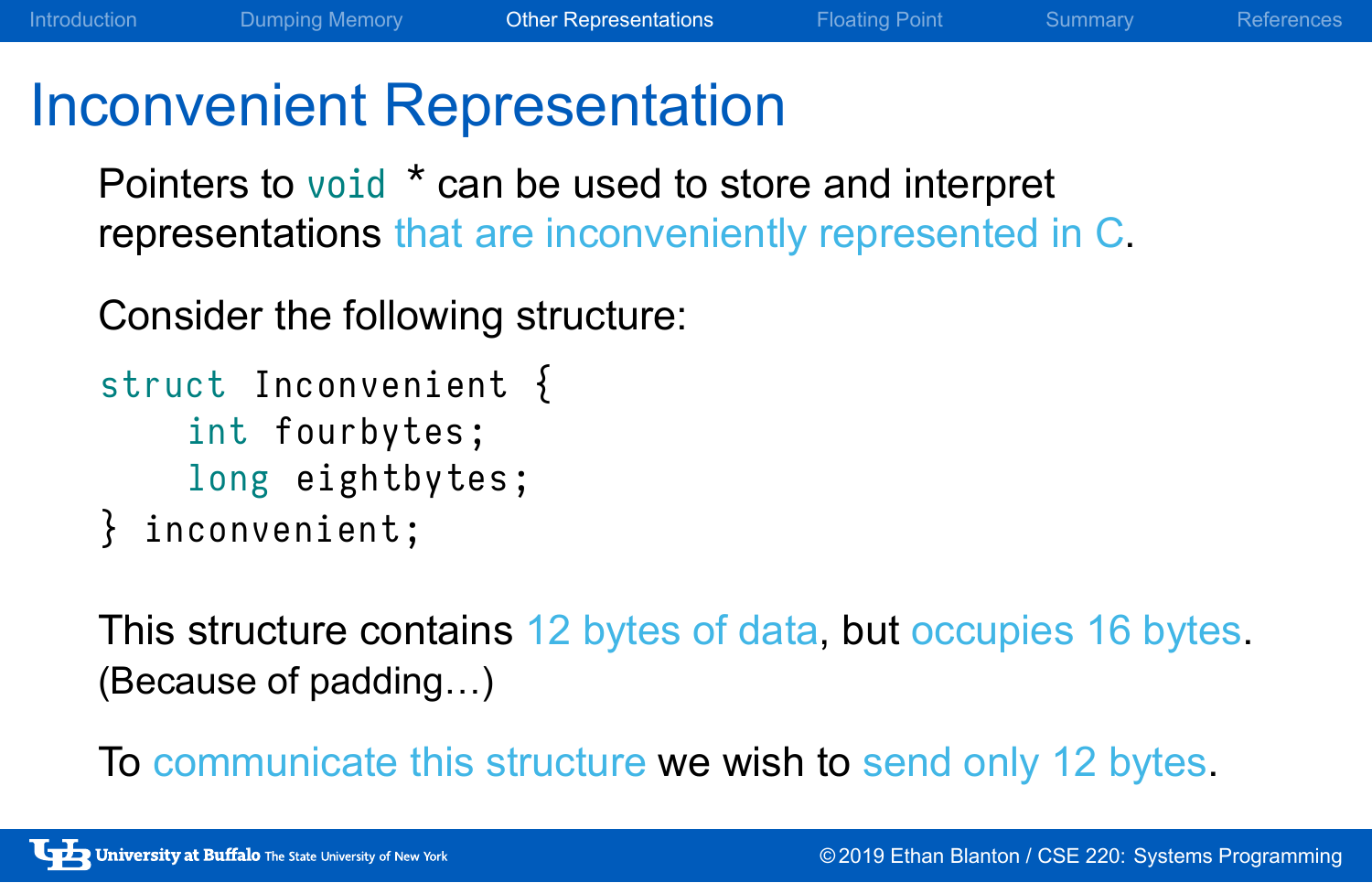#### Introduction **Dumping Memory Other Representations** Floating Point Summary References

#### **Serialization**

Communicating such data is often done via serialization.

Serialization is the storage of data into a byte sequence.

In C, we do this with pointers, and often void pointers.

```
Consider:
void *_{p} = malloc(12);
*(int * )p = inconvenient.fourbytes;*(long *)(p + sizeof(int)) = inconvenient.eighthytes;
```
This builds a 12-byte structure without padding. (In the process, it violates alignment restrictions.)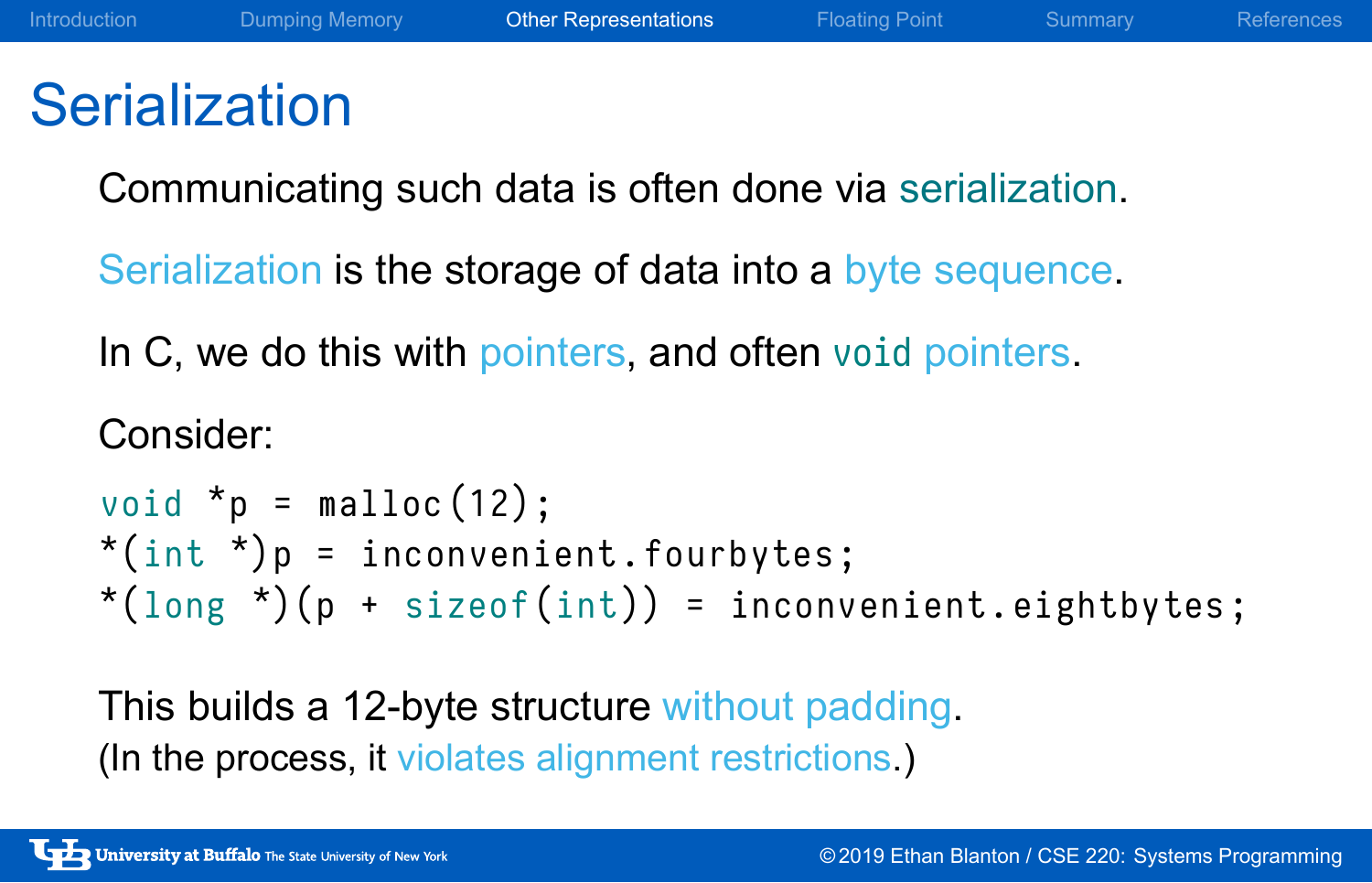#### Introduction Dumping Memory **Other Representations** Floating Point Summary References

#### Flexible Sizes

Another use for void pointer representation is flexible sizes.

Consider a structure (not legal C):

```
struct Variable {
    size_t nentries ;
    int entries [nentries];
    char name \left[\right]; /* name is NUL-terminated */
} variable ;
```
This structure does not have a well-defined size.

Its size depends on nentries and the length of name!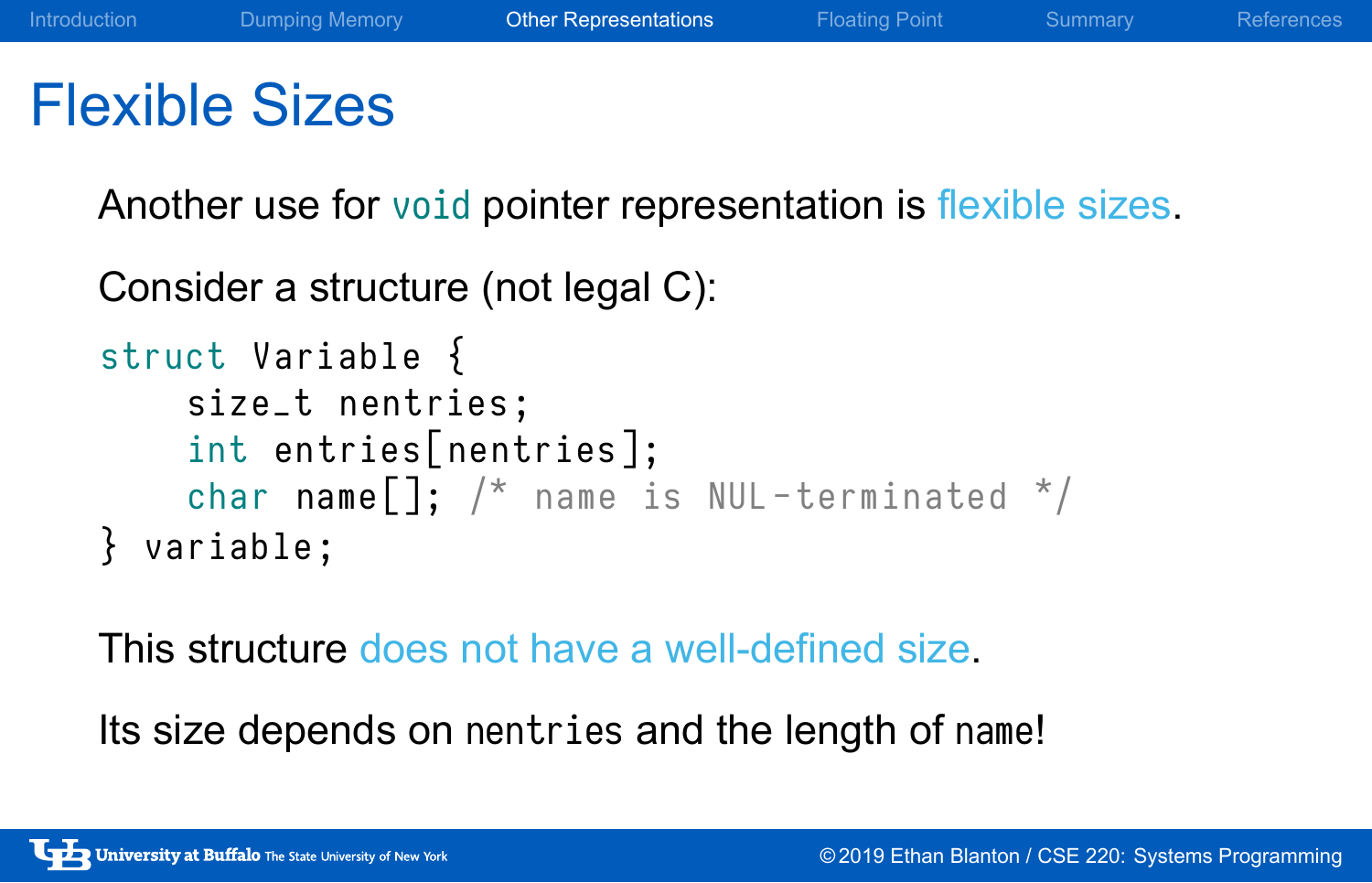Introduction **Dumping Memory Other Representations** Floating Point Summary Reference

## Packing the Data

We can serialize this data as follows:

```
size_t nentries = 3;
int entries [ ] = { 42, 31337, 0x1701D };const char *name = "Caleb Widowgast";
void *buf = malloc(sizeof(size_t)
                   + nentries * sizeof(int)
                   + strlen (name) + 1);
void *cur = bur;
```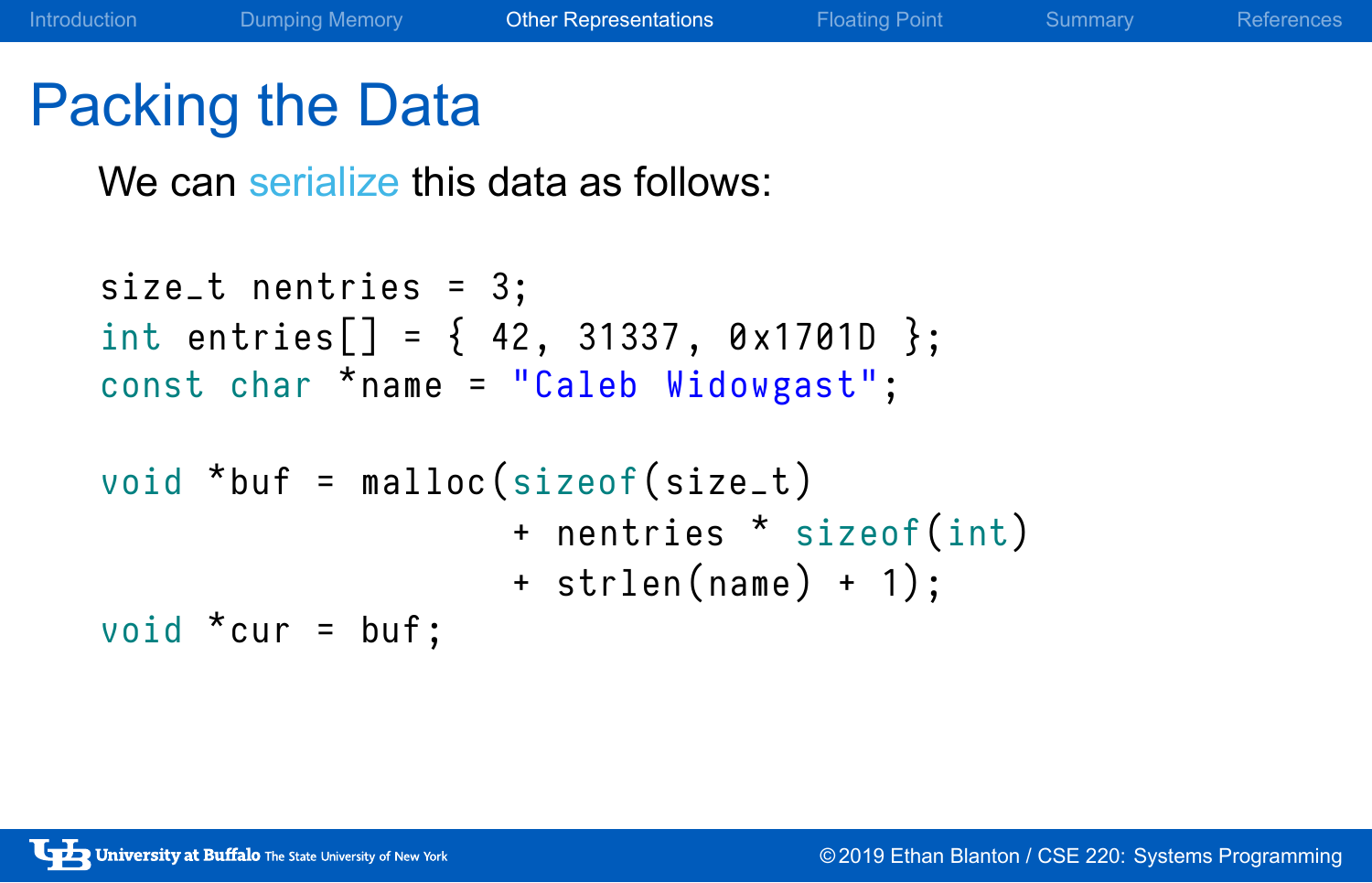#### Packing the Data

We can serialize this data as follows:

```
*(size_t * )cur = nentries;cur += sizeof(size_t);
for (int i = 0; i < nentries; i++) {
    *(int *) cur = entries[i];
    cur += sizeof(int);
}
for (int i = 0; i <= strlen(name); i++) {
    *(char *) cur + + = name [i];
}
```
**Other Representations** Floating Point Summary Reference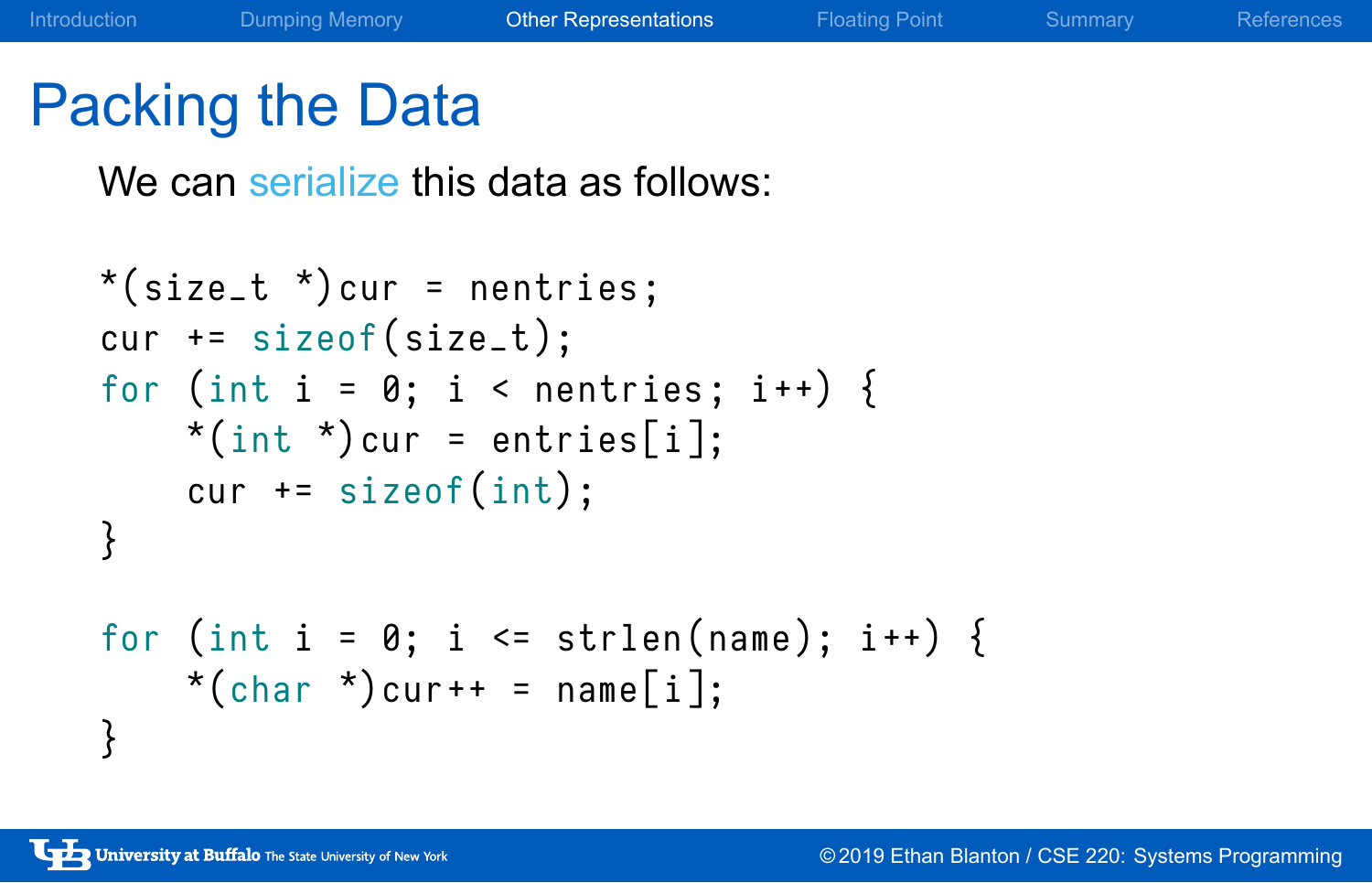#### Packing the Data

We can serialize this data as follows:

```
size_t nentries = 3;
int entries [ ] = { 42, 31337, 0x17010 };const char *name = "Caleb Widowgast";
03 00 00 00 00 00 00 00
2 a 00 00 00 69 7 a 00 00
1d 70 01 00 43 61 6c 65
62 20 57 69 64 6 f 77 67
61 73 74 00
```
Introduction Dumping Memory Other Representations Floating Point Summary References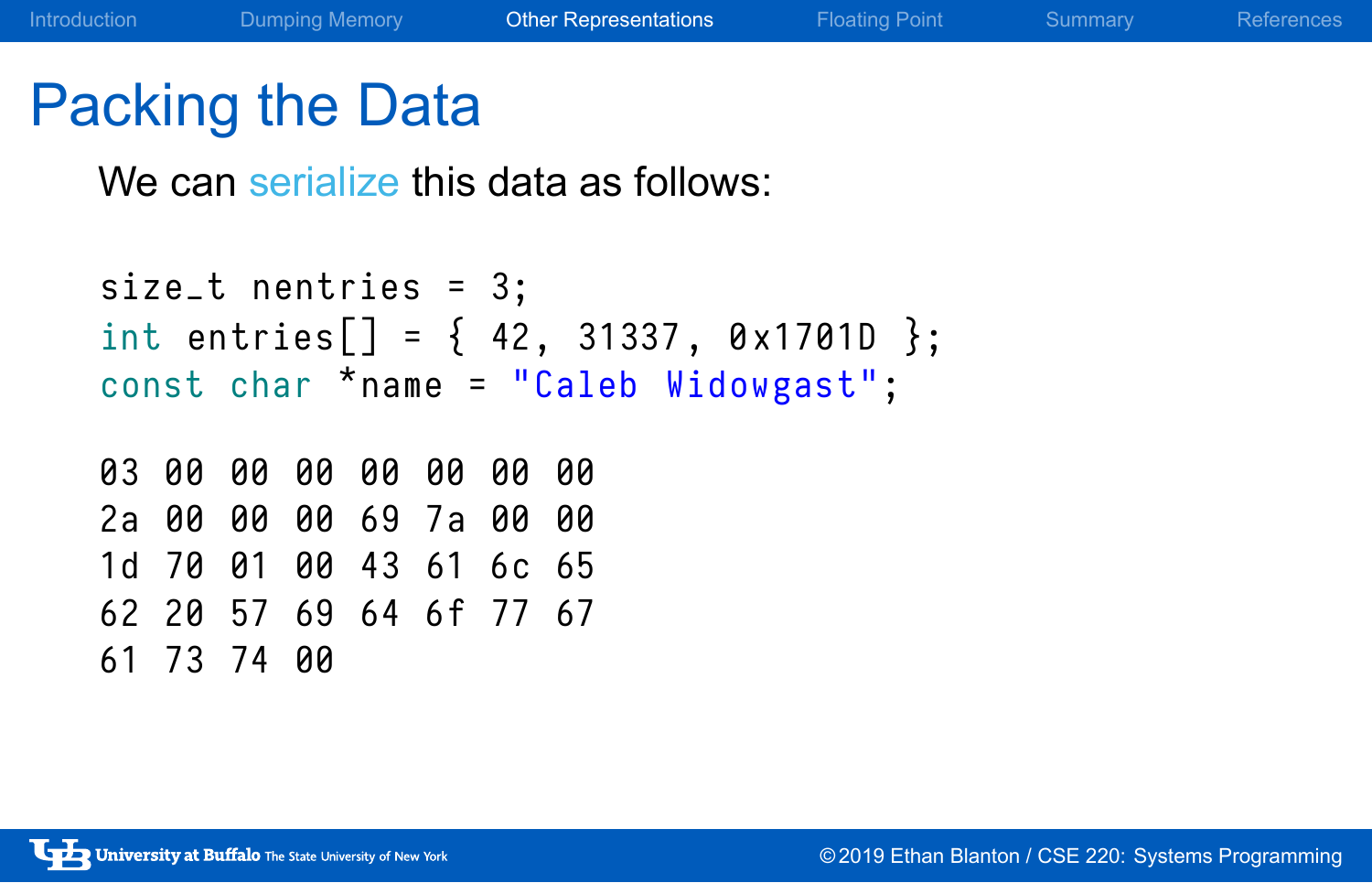# Using dump\_mem()

We have previously used dump\_mem() to analyze integers.

Introduction **Dumping Memory** Other Representations **Floating Point** Summary Reference

We will now use it to look at floating point.

Dumping a float looks like this:

```
float f = 1.0;
dump_mem(&f, sizeof(float));
```
Note that &f is of type float  $\star$ , but can be passed to void  $\star$ .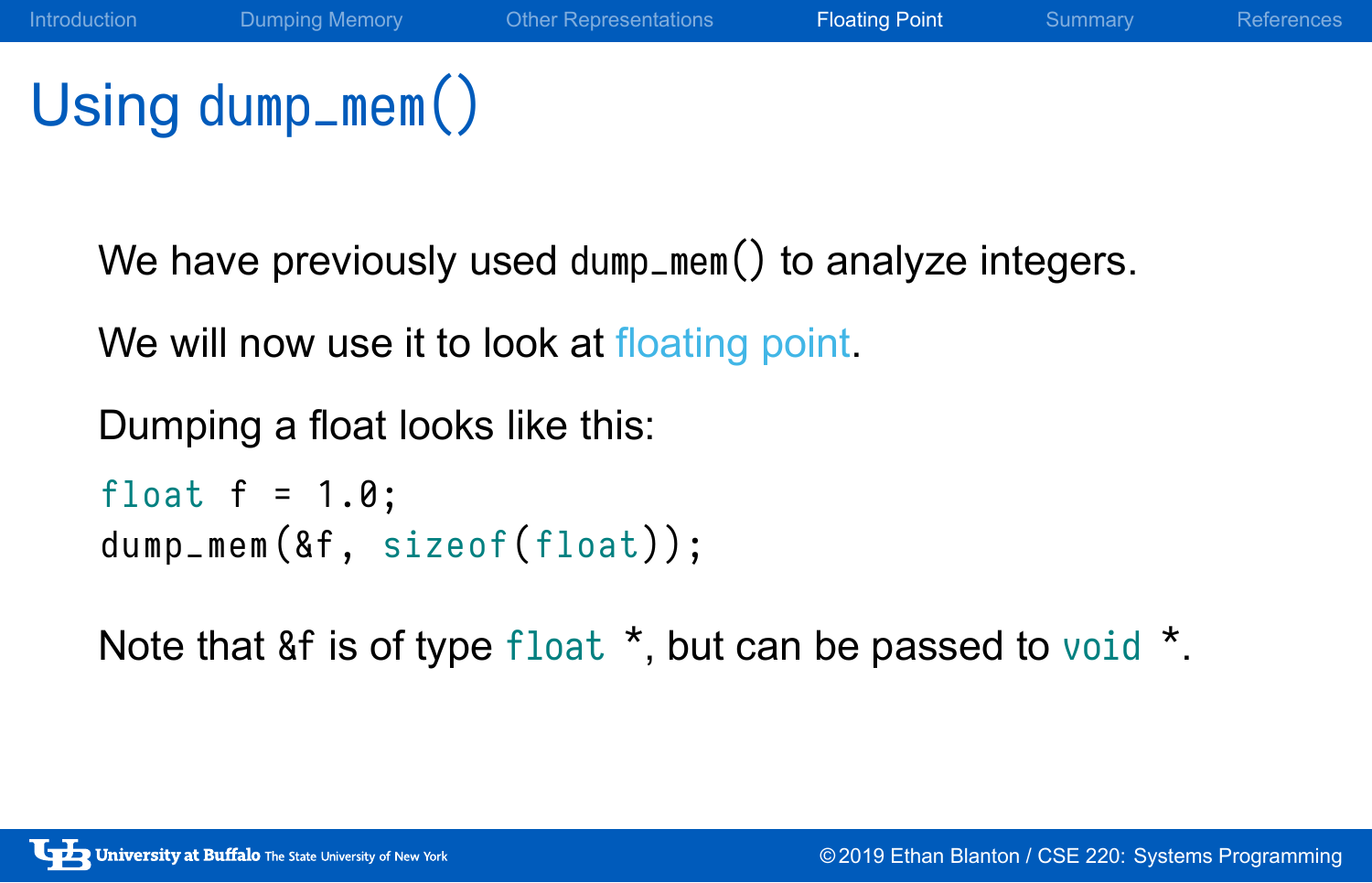## What is "Floating Point"?

A floating point number, such as a float or double, is a number with a variable number of digits before or after the decimal point

Introduction **Dumping Memory** Other Representations **Floating Point** Summary References

(On computers, a variable number of bits before or after the binary point!)

Examples: 3*.*14159  $6.022 \times 10^{23}$ <sup>6</sup>*.*<sup>626</sup> *<sup>×</sup>* <sup>10</sup>*−*<sup>34</sup>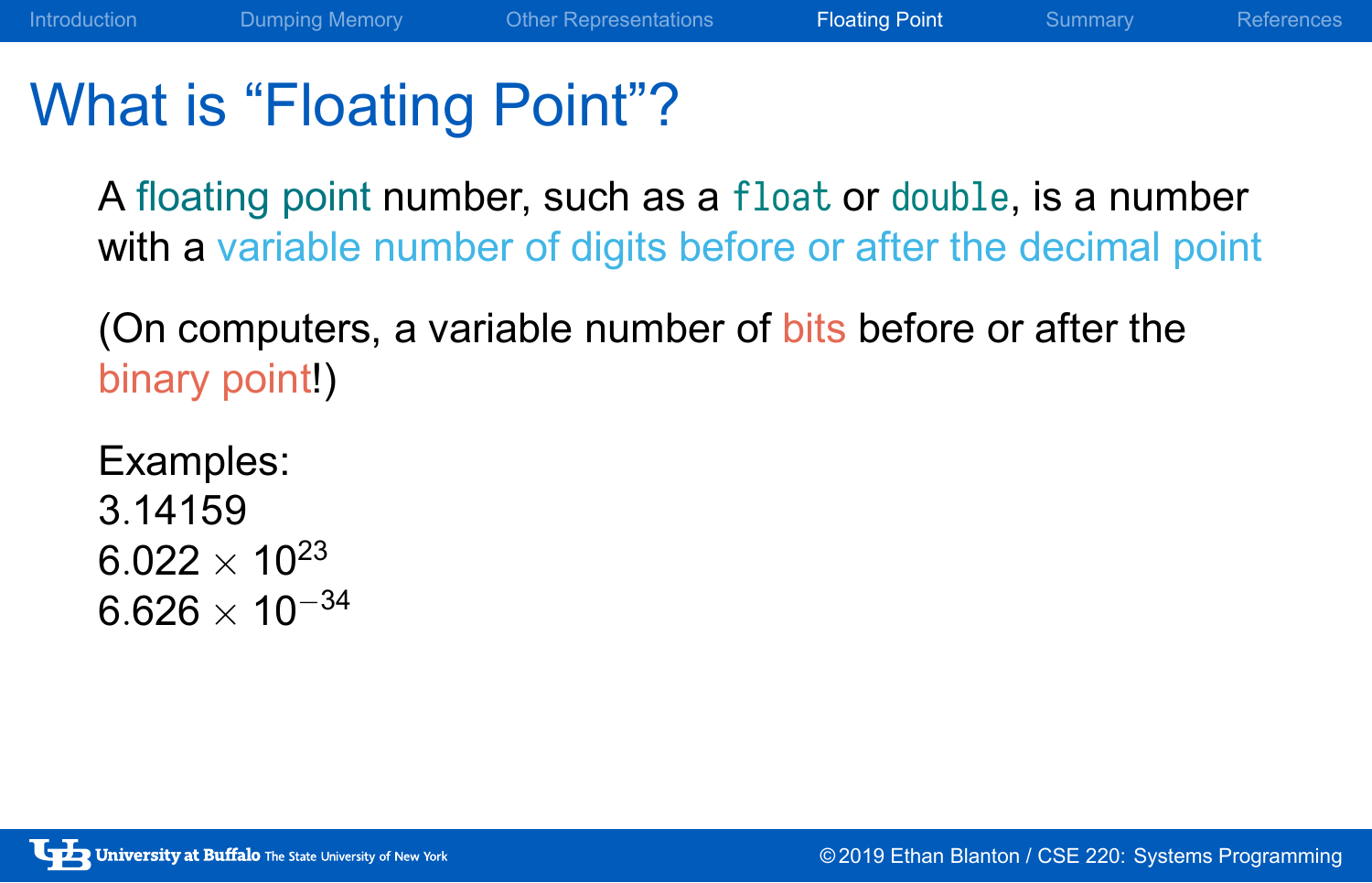#### What is "Floating Point"?

A floating point number, such as a float or double, is a number with a variable number of digits before or after the decimal point

Introduction Dumping Memory Other Representations Floating Point Summary References

(On computers, a variable number of bits before or after the binary point!)

Examples: 3*.*14159  $6.022 \times 10^{23}$ <sup>6</sup>*.*<sup>626</sup> *<sup>×</sup>* <sup>10</sup>*−*<sup>34</sup>

It would take nearly 200 bits to represent all three of these numbers precisely.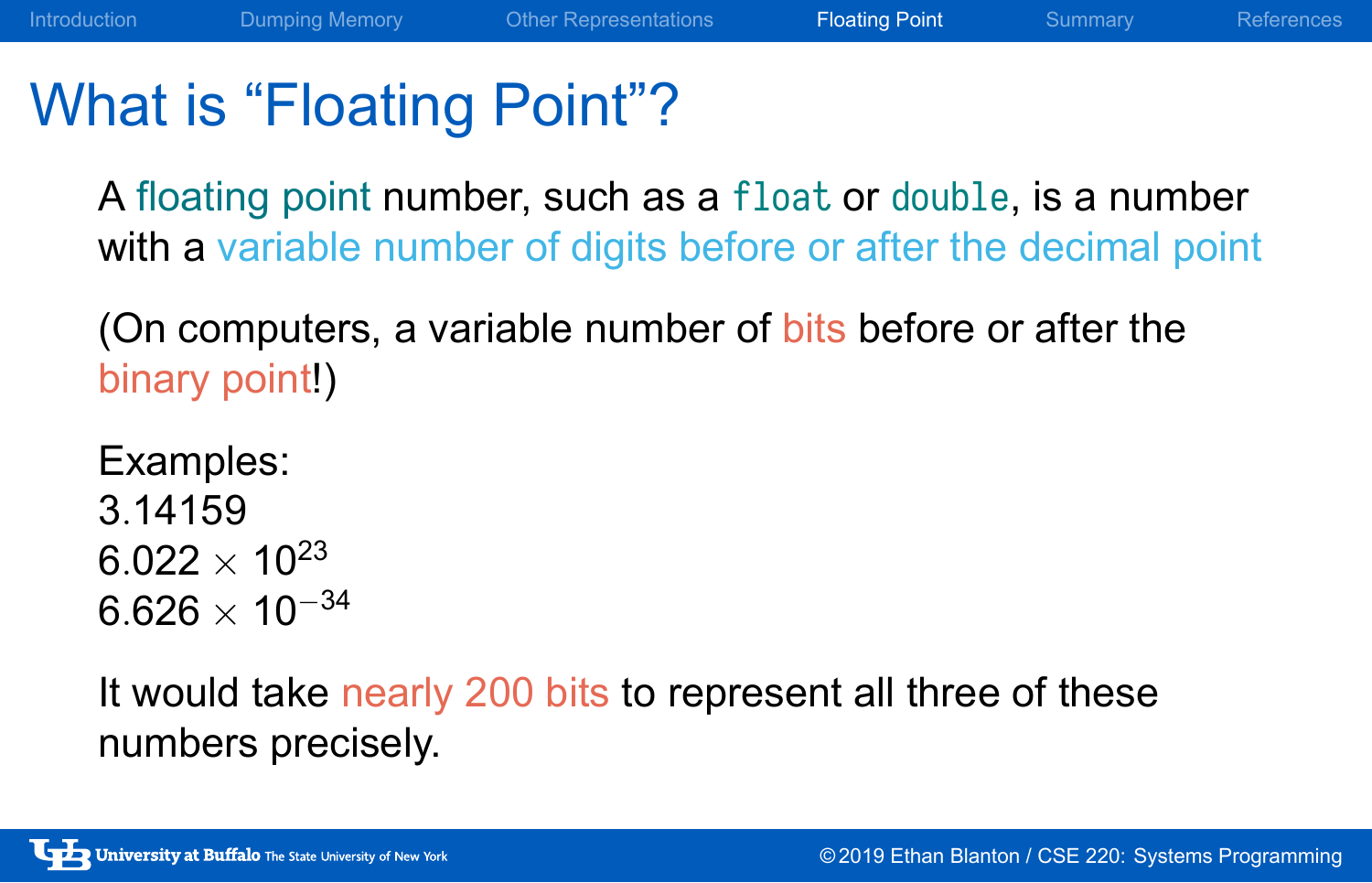## What is "Floating Point"?

In order to represent numbers of very small or very large magnitude, floating point allows the point to move.

Dumping Memory **Other Representations Floating Point** Summary Reference

The number of digits of precision is fixed.

Some (loose) terms:

- **Significand**: The meaningful digits of a number
- **Exponent**: The "distance" of those digits from zero in powers of the arithmetic base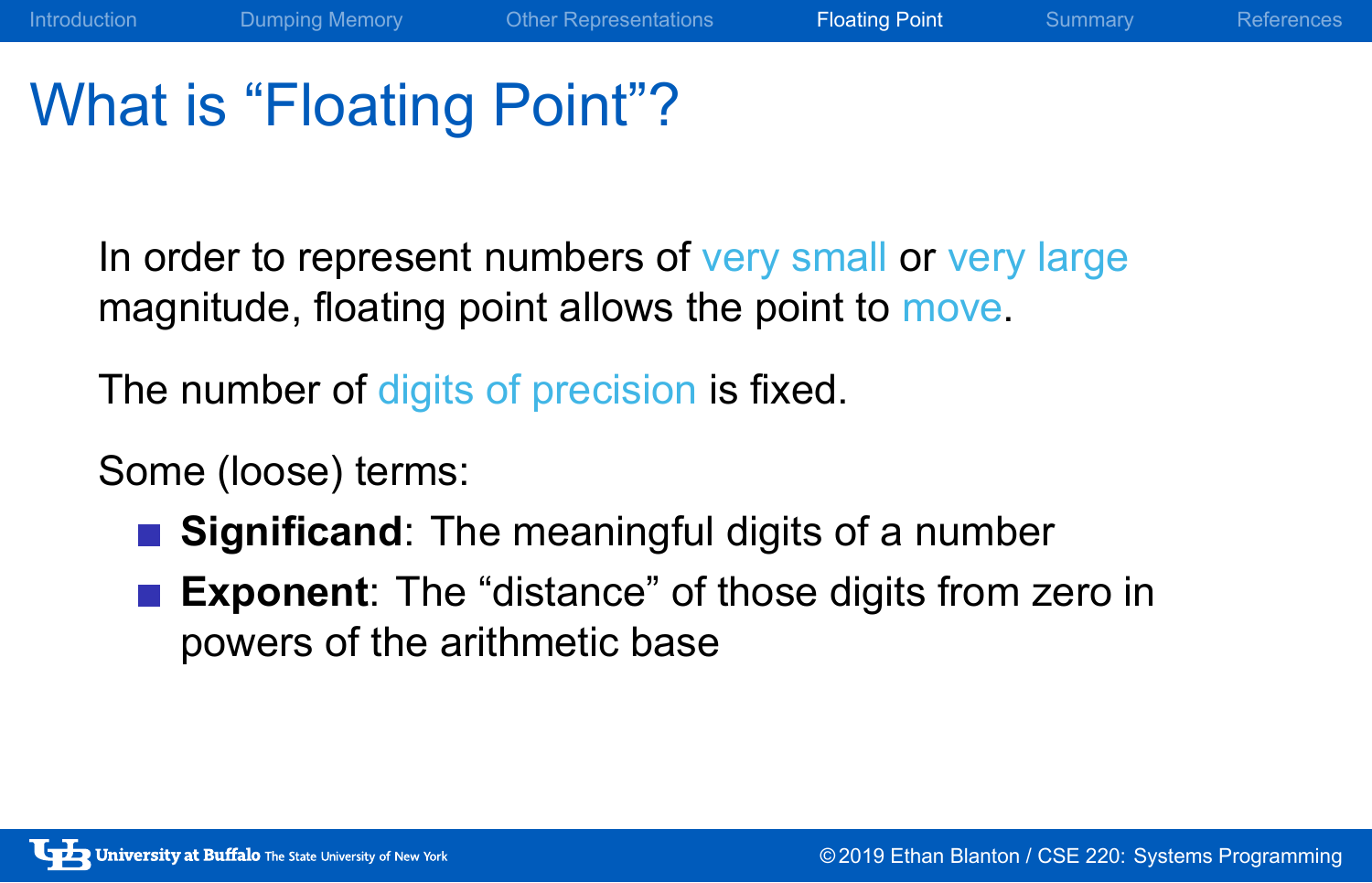## Floating Point Representation

In base 10, a floating point number is of the form *<sup>x</sup> <sup>×</sup>* <sup>10</sup>*<sup>y</sup>* . If we consider Avogadro's Number (6*.*<sup>022</sup> *<sup>×</sup>* <sup>10</sup><sup>23</sup>):

- The significand *x* is 6.022
- The exponent *y* is 23.

This requires six digits to store, versus 24 digits for 602200000000000000000000.

In base 2, a floating point number is  $x \times 2^y$ .

Other Representations **Floating Point** Summary Reference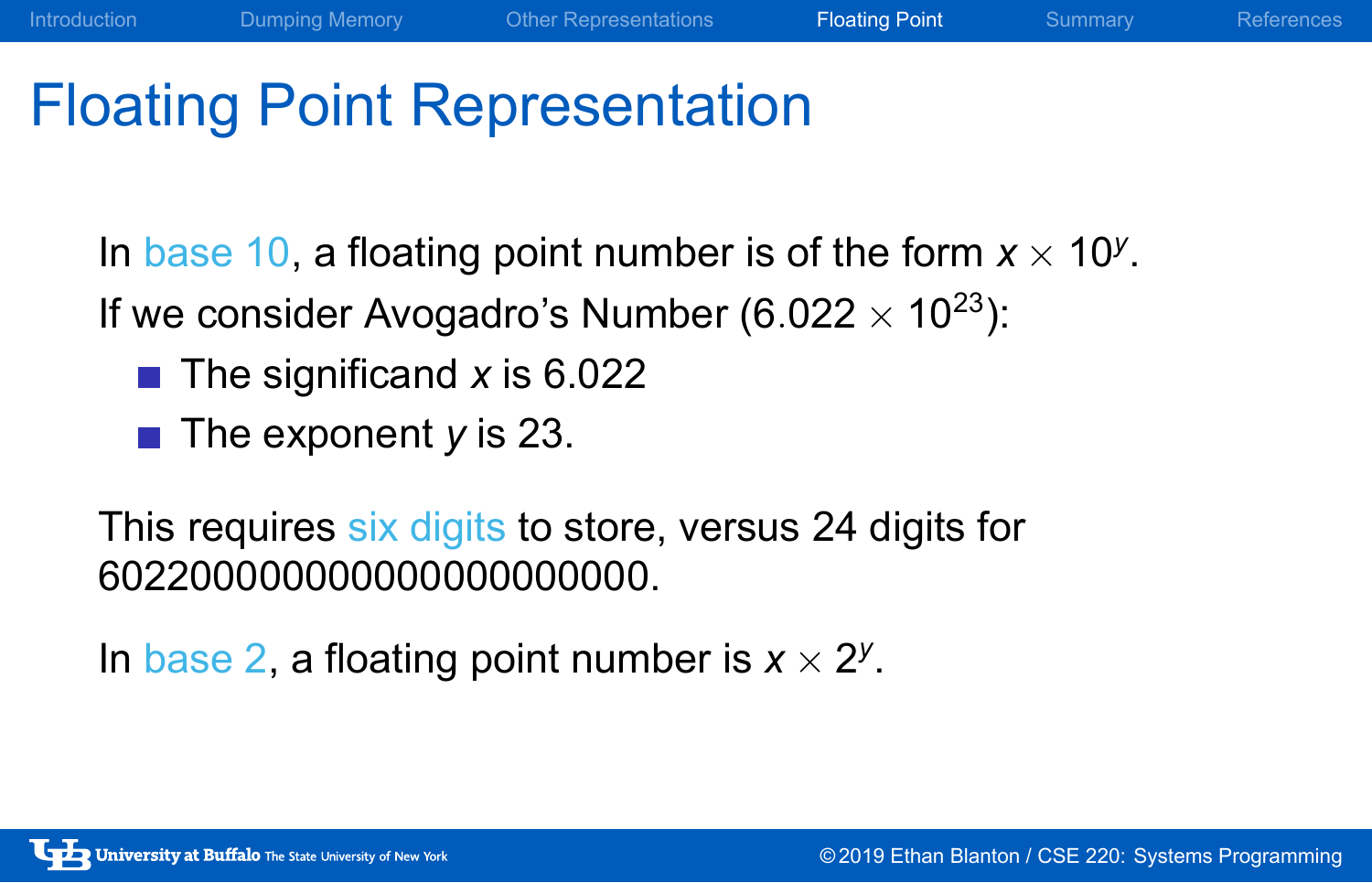#### IEEE 754 Floating Point

IEEE Standard 754 defines a particular floating point format.

If a floating point number is  $x \times 2^y$ , in IEEE 754:

A single precision number (float) has a 23-bit *x* and 8-bit *y*

ping Memory **Other Representations Floating Point** Summary Reference

■ A double precision number (double) is 52-bit *x* and 11-bit *y* 

Each has a one-bit sign.

| float  |                           |
|--------|---------------------------|
| double |                           |
|        | sign exponent Significand |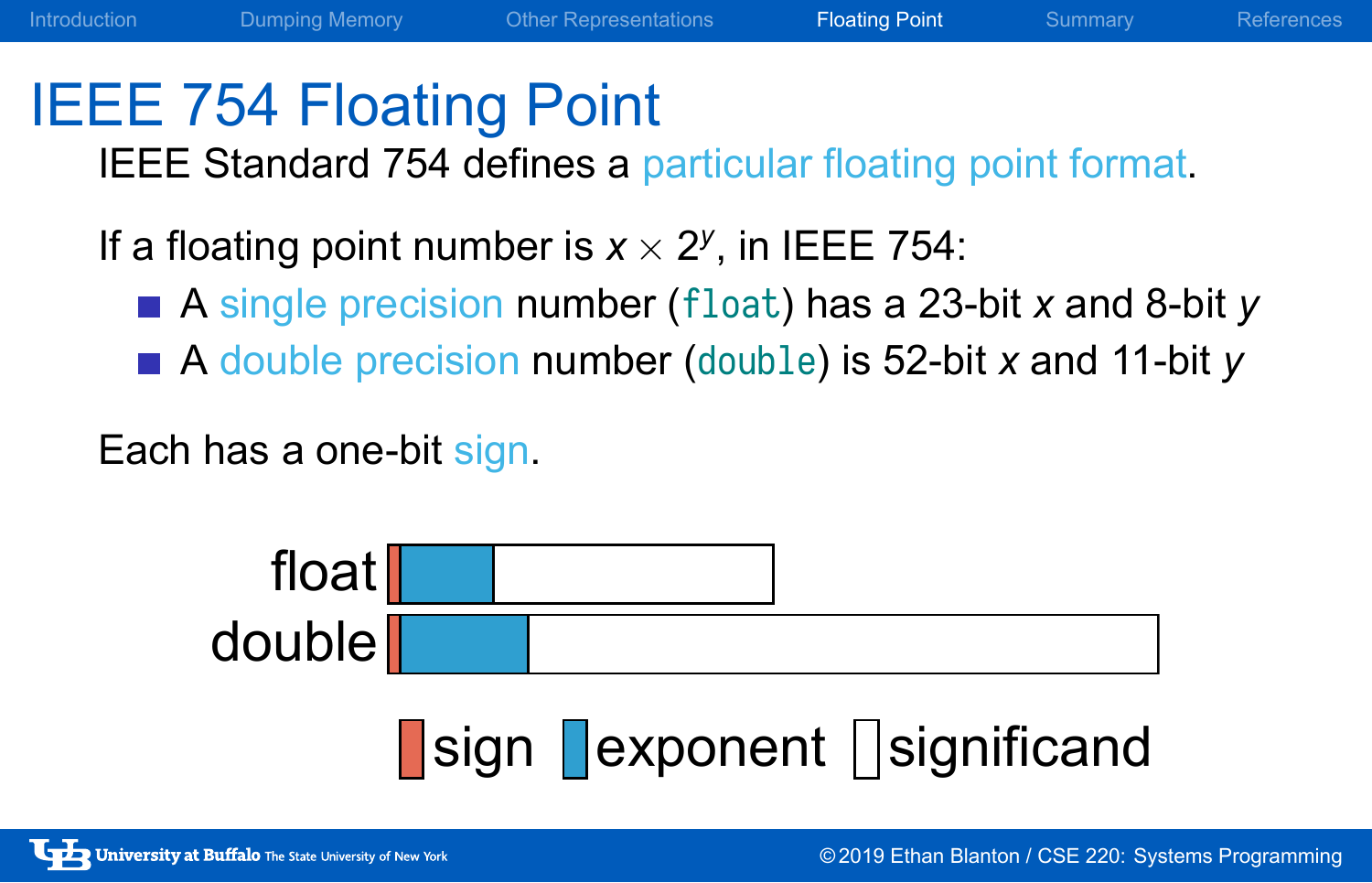## Storing IEEE 754 Components

However, *x* and *y* are not stored directly!

*x* (the significand) is stored:

- Normalized to a value right of the binary point
- With an assumed leading 1 preceding the binary point

This means that a stored significand of 0 is  $x = 1.0$ 

*y* (the exponent) is stored as *y* + 127.

This means that an exponent of 0 is stored as 127.

**Floating Point** Summary **Controller References**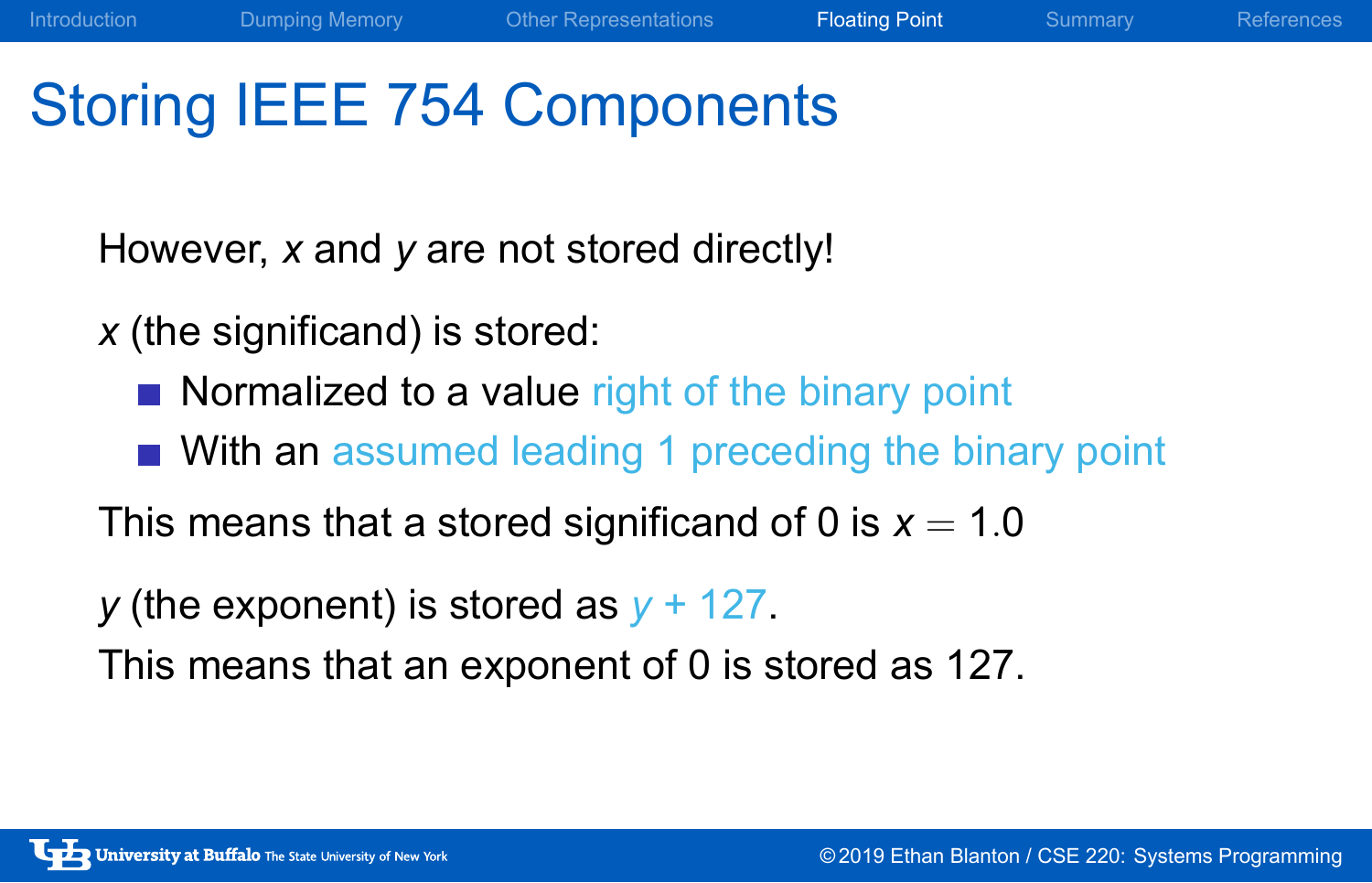# Examining Floats

```
float f1 = 2.0f;
float f2 = 0.2f;
dump_mem(&f1, sizeof(f1));
dump_mem(&f2, sizeof(f2));
```
Introduction **Dumping Memory** Other Representations **Floating Point** Summary References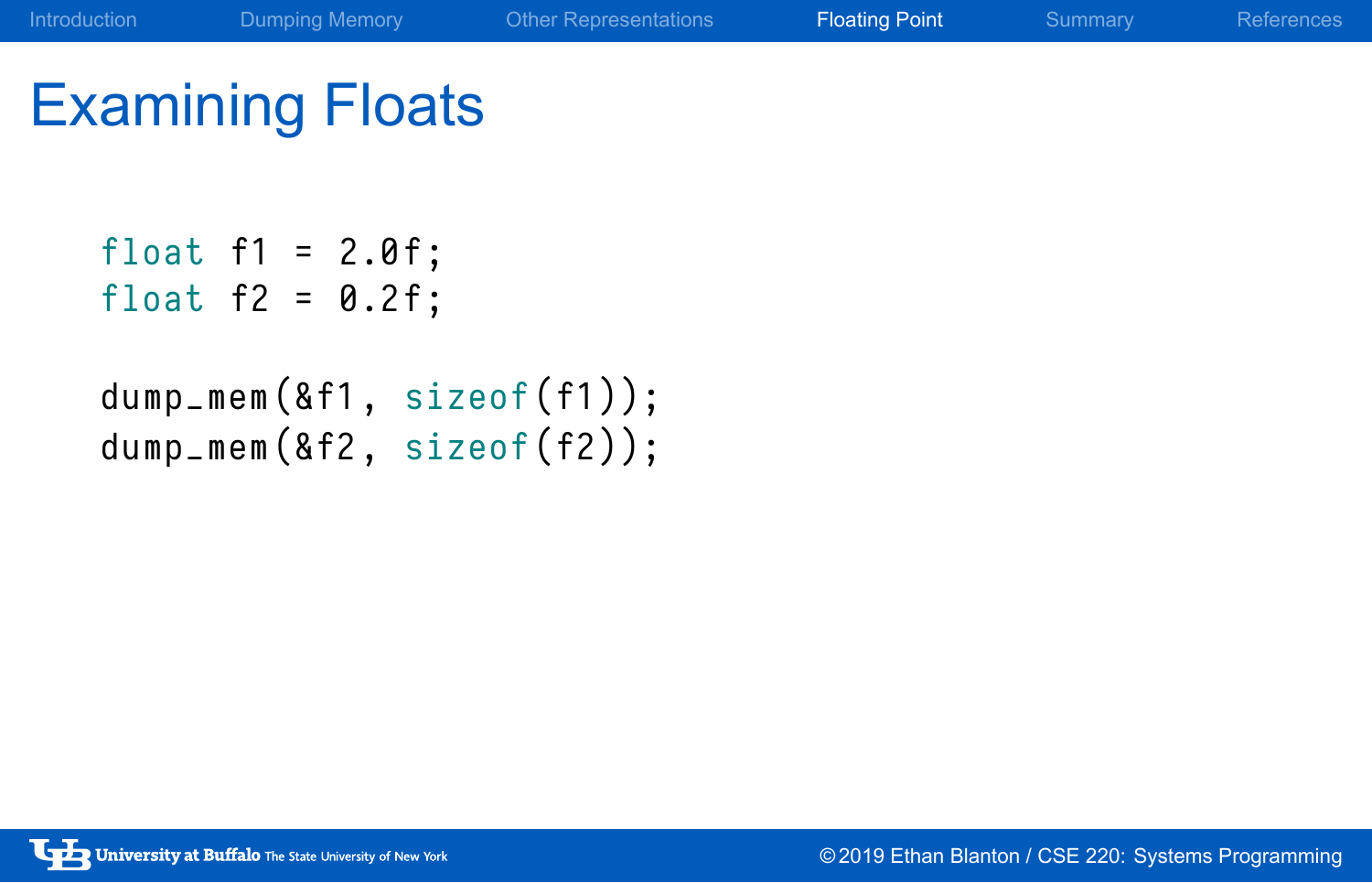# Examining Floats

float  $f1 = 2.0f$ ; float  $f2 = 0.2f$ ;

```
dump_mem(&f1, sizeof(f1));
dump_mem(&f2, sizeof(f2));
```
Introduction **Dumping Memory** Other Representations **Floating Point** Summary References

Output:

00 00 00 40 cd cc 4c 3e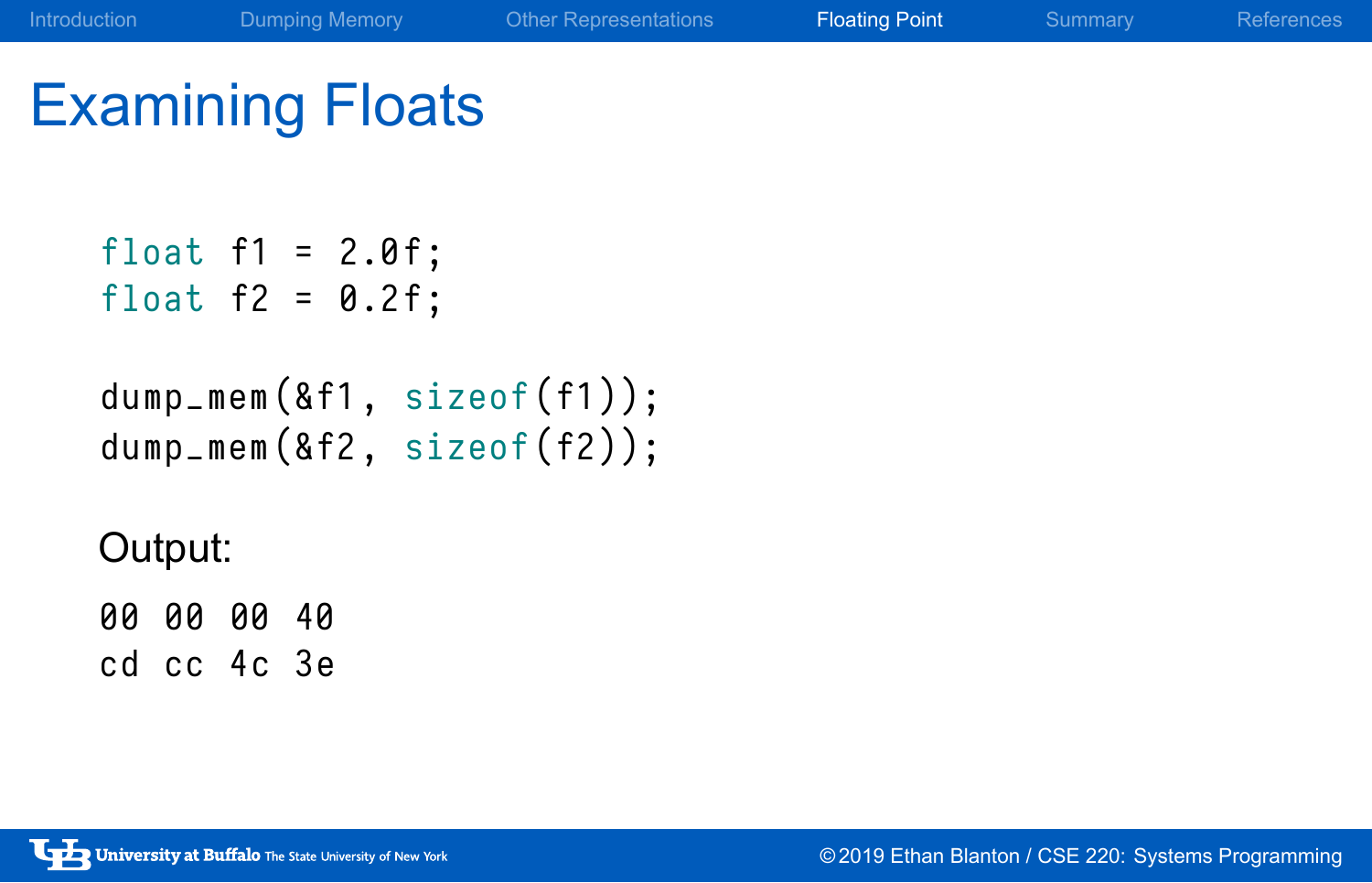## Deconstructing 2.0

Why is 2.0f 0x40000000? 0 10000000 0000000 00000000 00000000 Remembering our significand and exponent storage rules, this means:  $x = 1.0$  (*x* is stored as significant digits after the point:  $1 + 0$ )

**Interpretion Dumping Memory** Other Representations **Floating Point** Summary References

*y* = 1 (*y* is stored plus 127: 128 *−* 127)

Thus:  $1.0 \times 2^1 = 2.0$ 

(We didn't use 1.0 because it's kind of a special case.)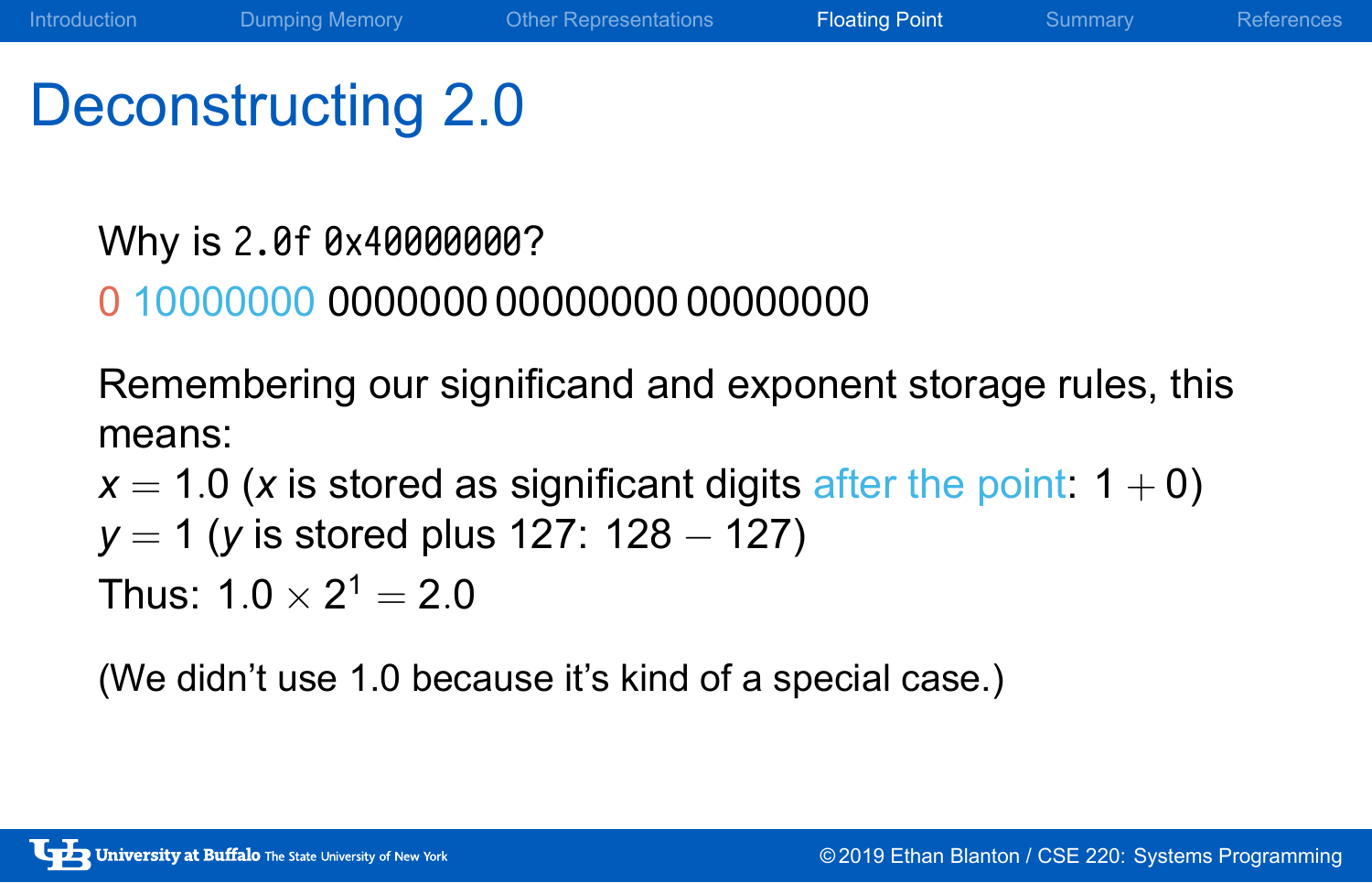# Deconstructing 0*.*2

This became 0x3e4ccccd, or: 0 01111100 1001100 11001100 11001101

Introduction **Dumping Memory** Other Representations **Floating Point** Summary References

Is this surprising?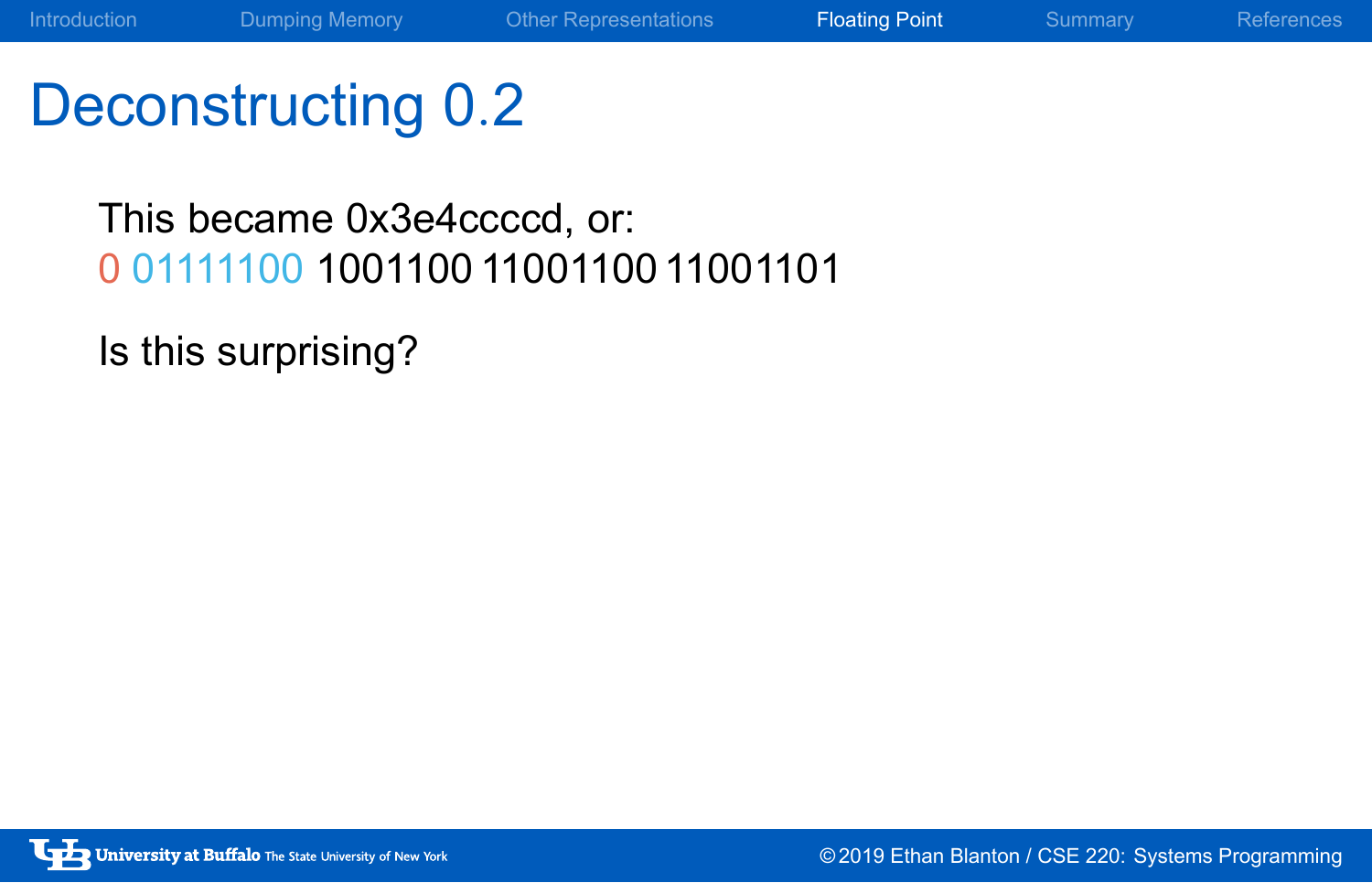# Deconstructing 0*.*2

This became 0x3e4ccccd, or: 0 01111100 1001100 11001100 11001101

Introduction **Dumping Memory** Other Representations **Floating Point** Summary References

Is this surprising?

What just happened?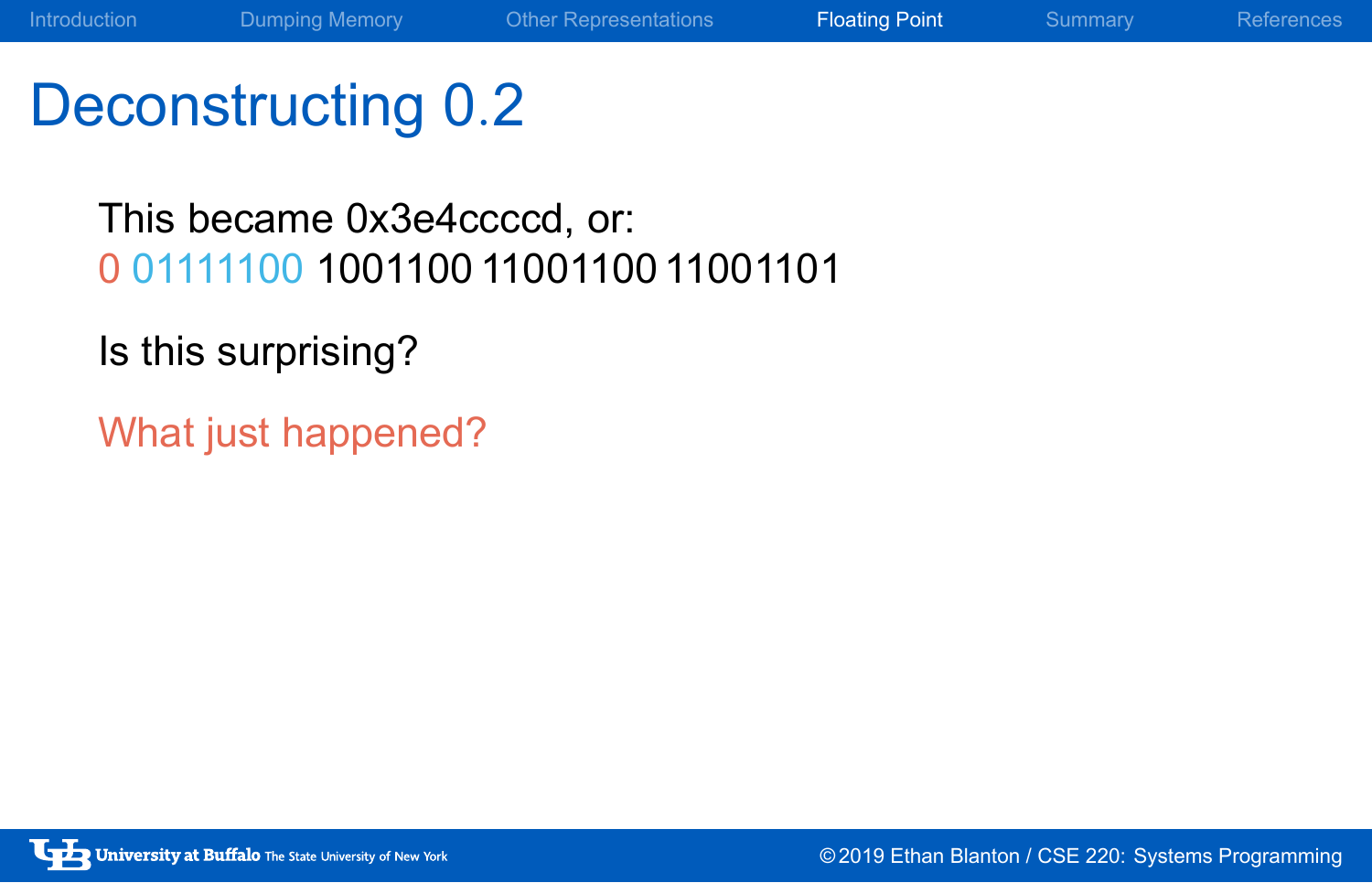#### Deconstructing 0*.*2

This became 0x3e4ccccd, or: 0 01111100 1001100 11001100 11001101

Is this surprising?

What just happened?

The significand isn't decimal! It's after the binary point.

Fractions cleanly represented in decimal, like <sup>1</sup>*/*5, may not be clean in binary — sort of like <sup>1</sup>*/*<sup>3</sup> in decimal.

Introduction **Dumping Memory** Other Representations **Floating Point** Summary References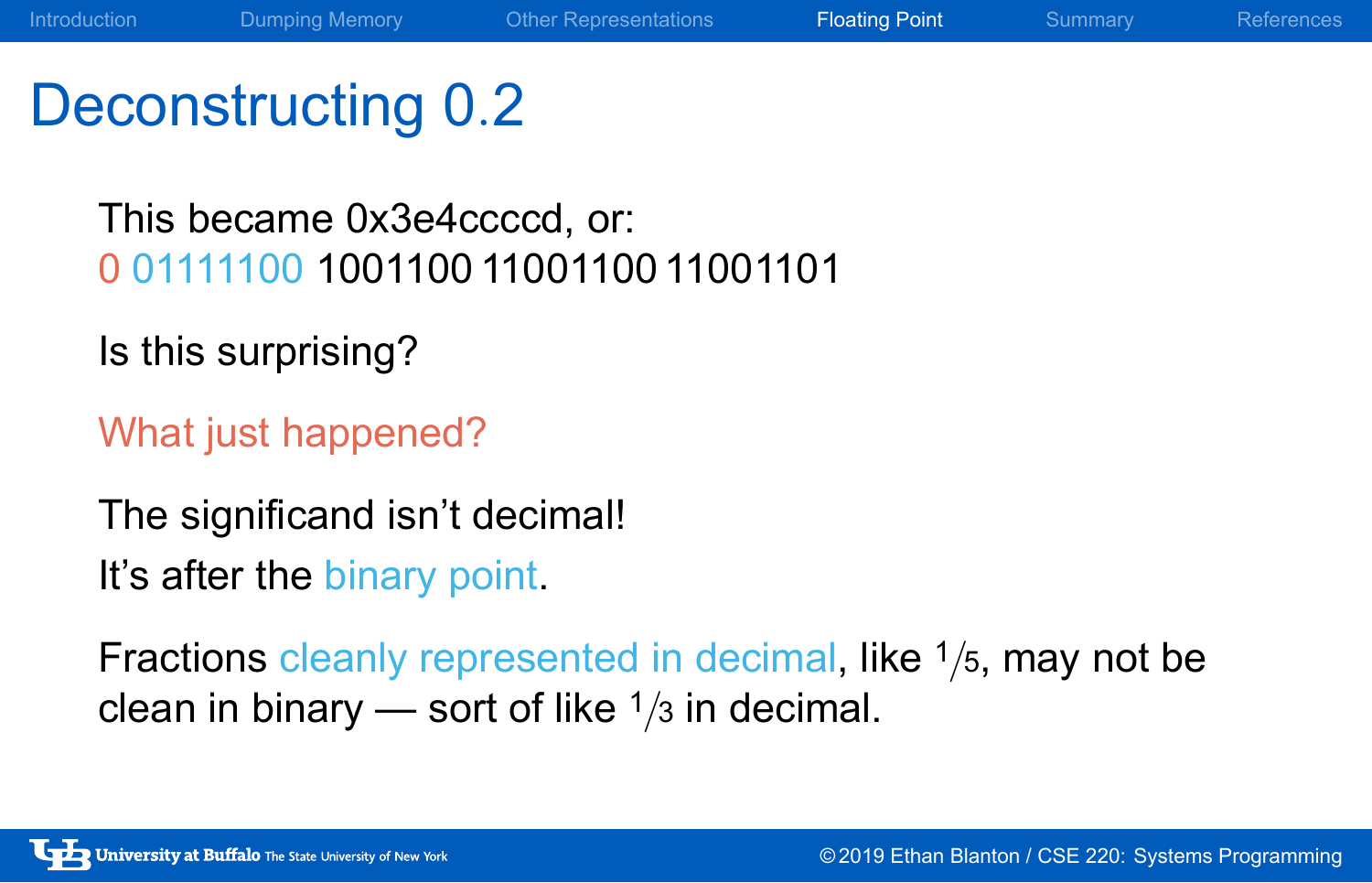## The Binary Point

Suppose we have a *b*-bit binary number with bits both before and after the binary point, such that:

- **There are w whole-number bits before the binary point**
- **There are** *f* fractional bits after the binary point
- The largest bit before the point is  $b_{w-1}$
- The smallest bit before the point is  $b_0$
- The largest bit after the point is  $b_{-1}$
- The smallest bit after the point is  $b$ <sup>*−f*</sup>

**Floating Point** Summary Reference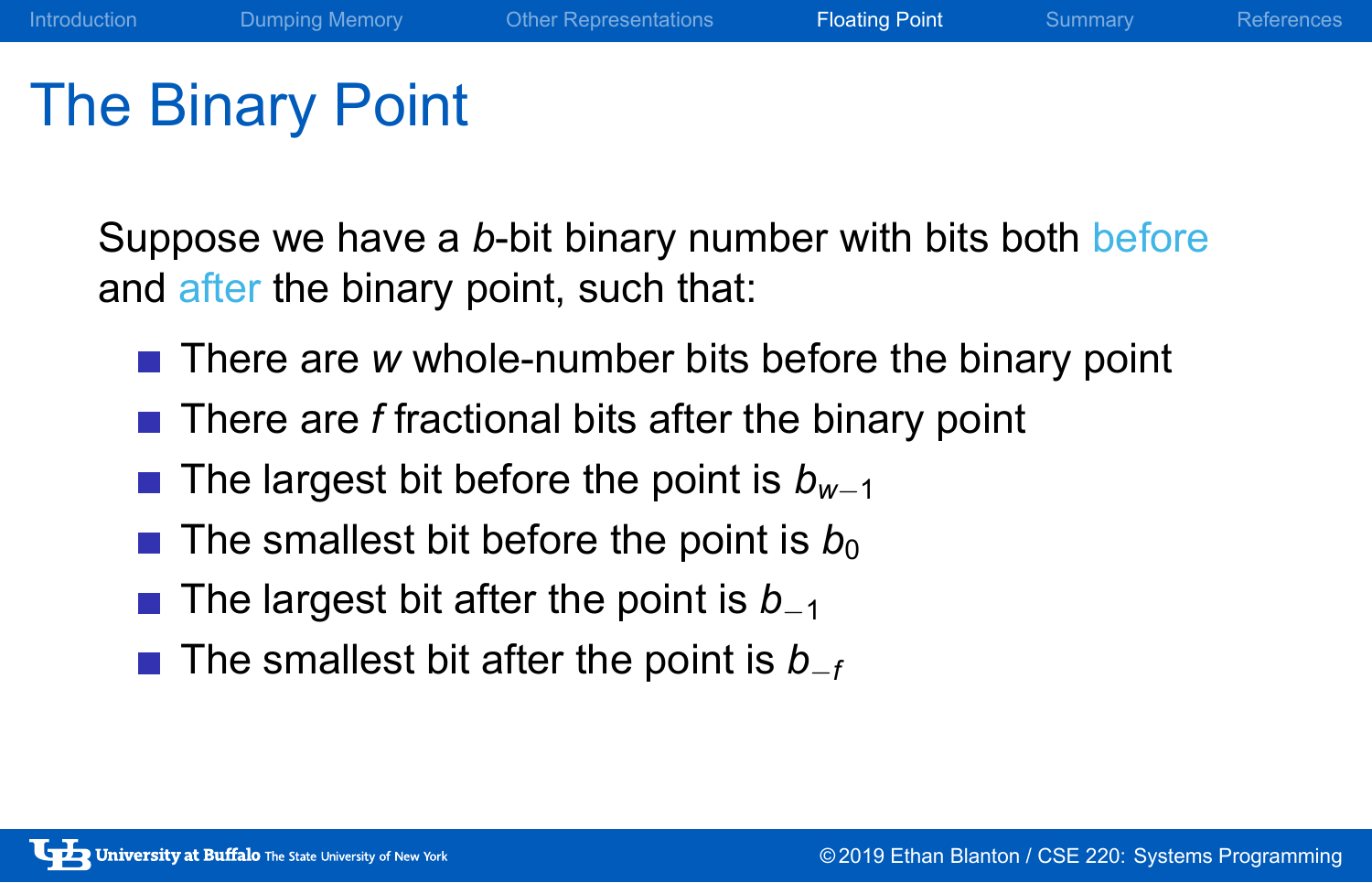# A *w.b*-bit Binary Number

The *w* whole-number bits are defined as in integers:

$$
b_i, i \geq 0 \doteq b_i \cdot 2^i
$$

Introduction **Dumping Memory** Other Representations **Floating Point** Summary References

The *f* fractional-number bits are defined as follows:

$$
b_i, i < 0 \doteq b_i \cdot 2^{-b_i}
$$

Thus, its total value is:

$$
\sum_{i=0}^{w-1} b_i \cdot 2^i + \sum_{j=1}^f b_j \cdot 2^{-j}
$$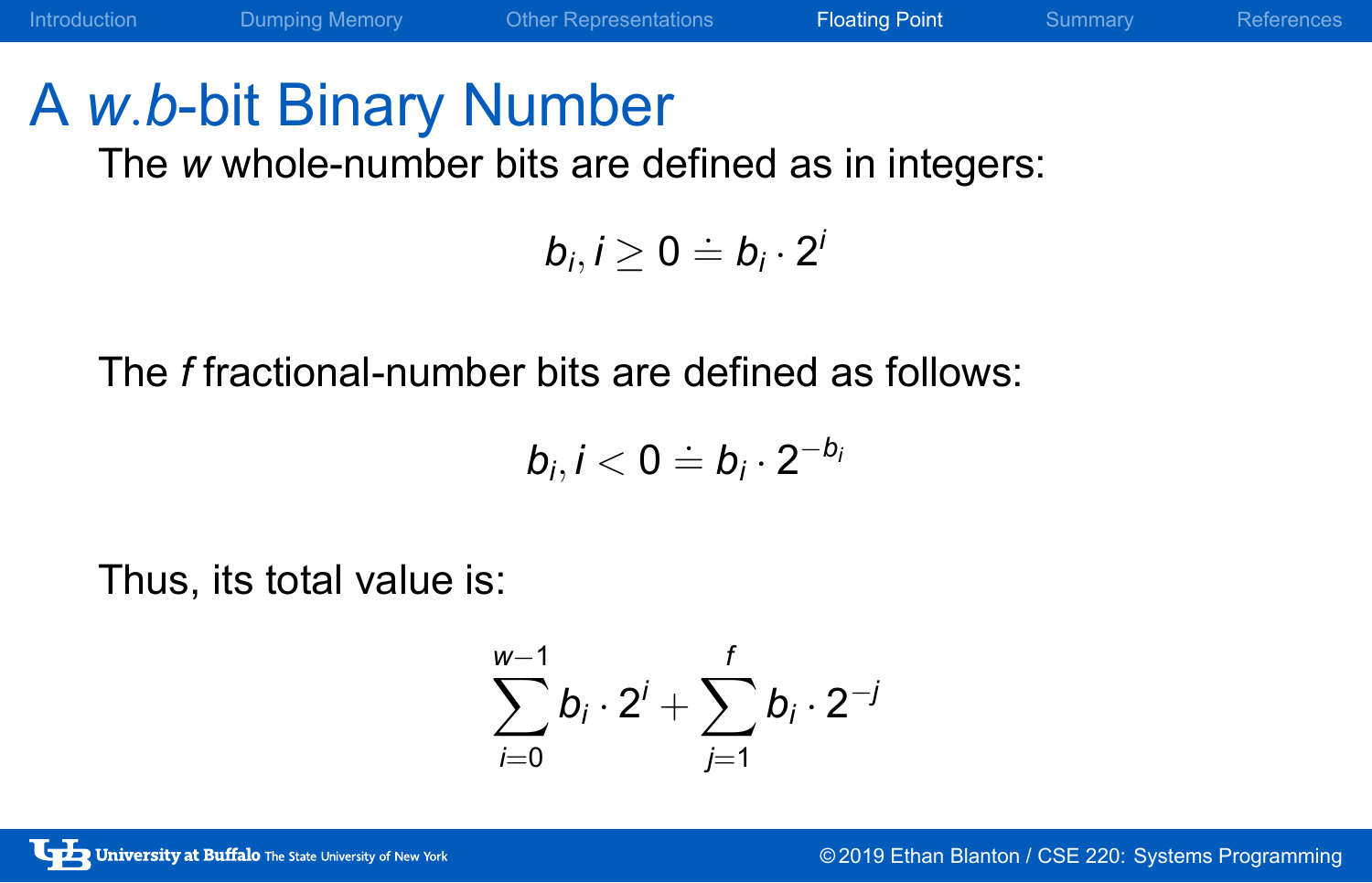# An Example Binary-Point Computation

Consider 11*.*101b:

$$
11.101b = 1 \cdot 2^{1} + 1 \cdot 2^{0} + 1 \cdot 2^{-1} + 0 \cdot 2^{-2} + 1 \cdot 2^{-3}
$$
  
= 2 + 1 + 1/2 + 0 + 1/8  
= 3<sup>5</sup>/8  
= 3.625

Introduction **Dumping Memory** Other Representations **Floating Point** Summary References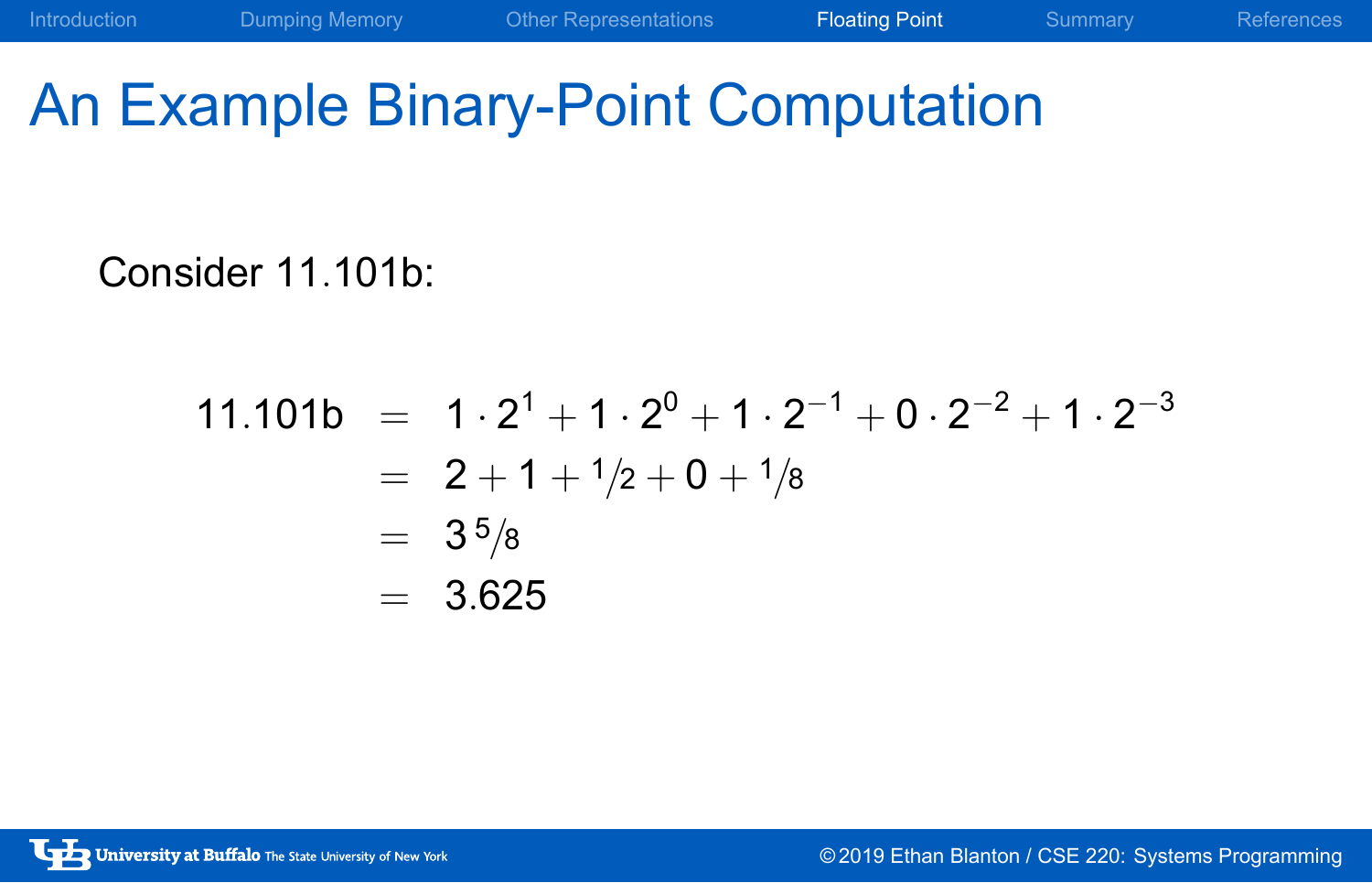#### More Floating Point

IEEE 754 is more complicated than we covered here. (You'll read more about it in the text.)

We have covered the big ideas, however.

Some important implications to consider:

**very large (either positive or negative) floating point** numbers become imprecise because of that  $\times 2^y$  factor.

Dumping Memory Cher Representations Floating Point Summary References

- Very small (close to zero) floating point numbers become imprecise for the same reason.
- Double precision numbers can still be quite large and precise!
- The possible floating point values are unevenly spaced.<sup>1</sup>
- <sup>1</sup>See "Denormalized Values" in your text for a caveat.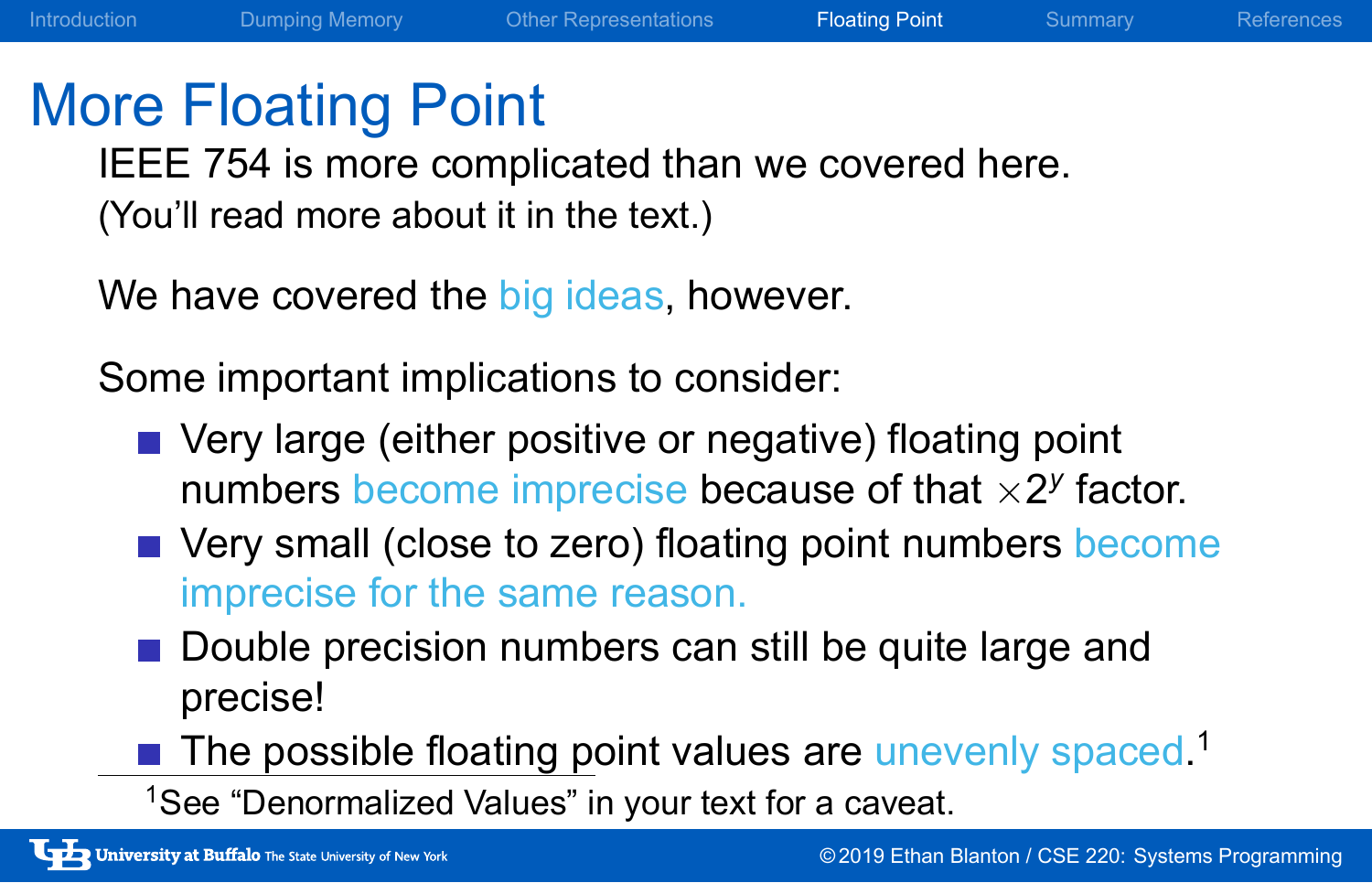## **Summary**

 $\blacksquare$  The void  $*$  type can be used for raw memory manipulation

Introduction **Dumping Memory Cther Representations** Floating Point **Summary** References

- Casting void <sup>\*</sup> to another type is convenient
- Math on void \* is by byte
- **Floating point numbers hold rational values in base 2**
- Not all non-repeating decimal numbers are non-repeating in binary
- **IEEE 754 floating point**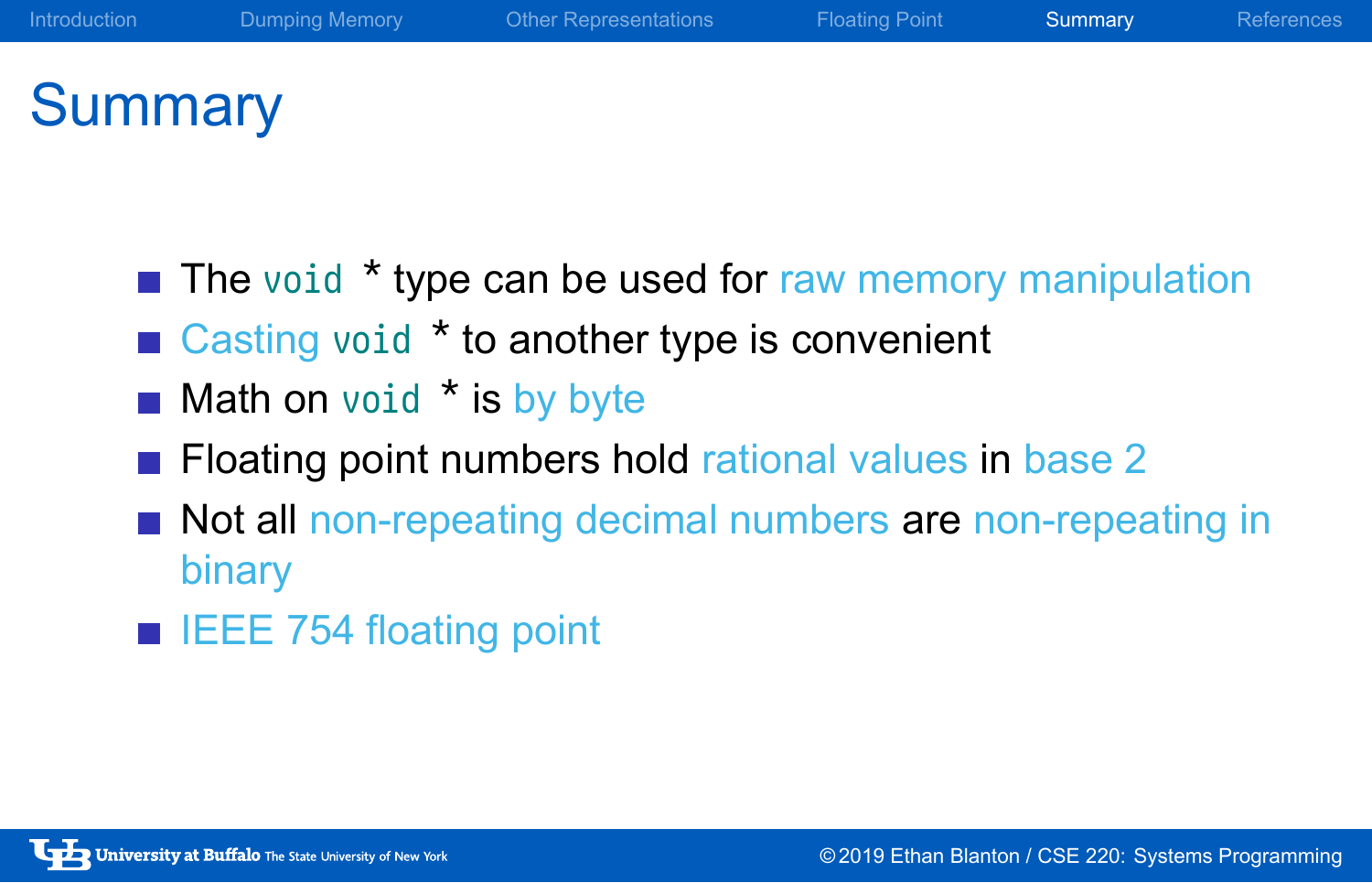

Next Time …

Function calls and automatic variables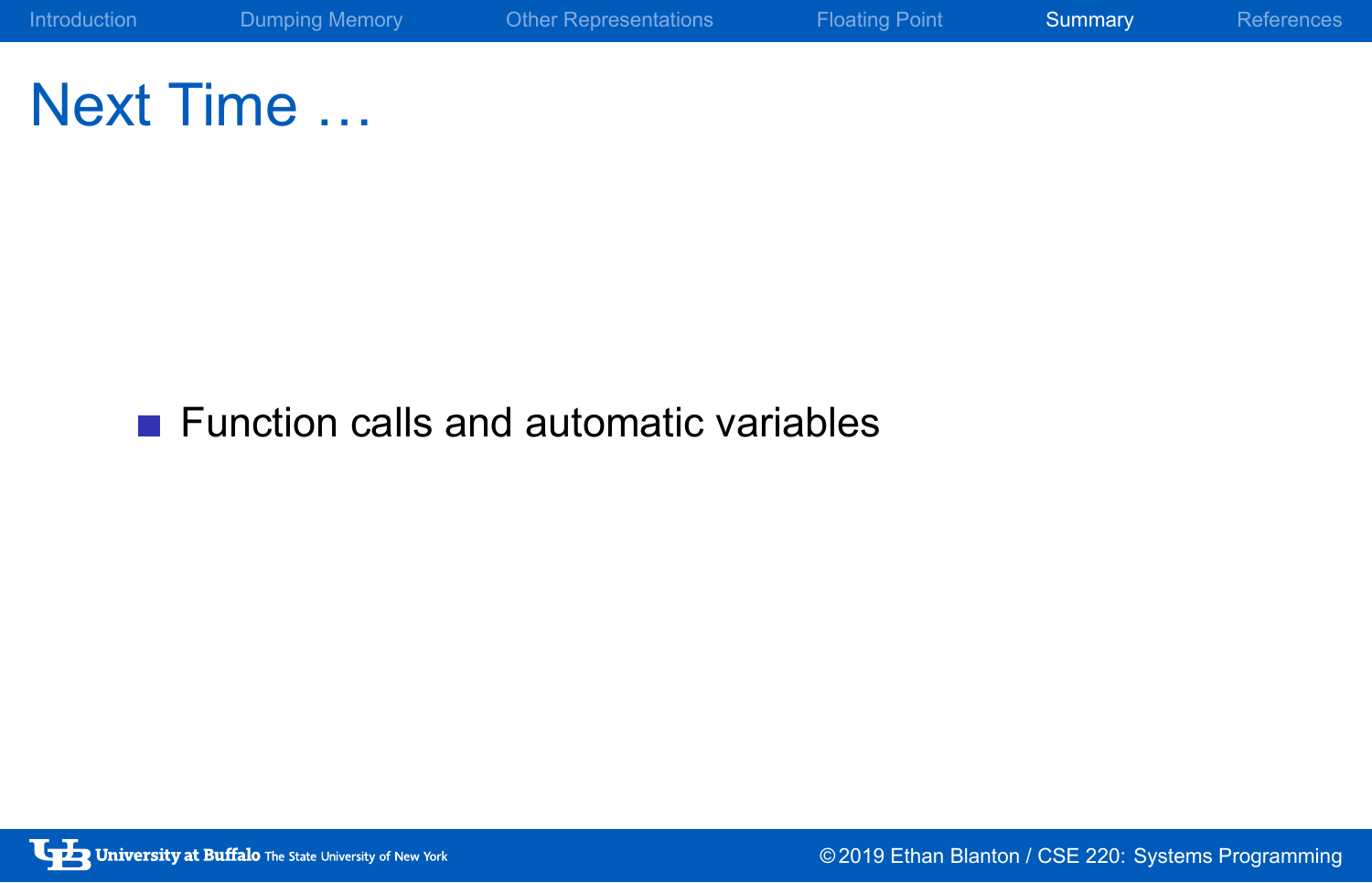#### Introduction Dumping Memory Other Representations Floating Point Summary References

## References I

#### **Required Readings**

- [1] Randal E. Bryant and David R. O'Hallaron. *Computer Science: A Programmer's Perspective*. Third Edition. Chapter 2: 2.4 Intro, 2.4.1-2.4.3, 2.4.6, 2.5. Pearson, 2016.
- [2] Brian W. Kernighan and Dennis M. Ritchie. *The C Programming Language*. Second Edition. Chapter 5: Intro, 5.1-5.6. Prentice Hall, 1988.